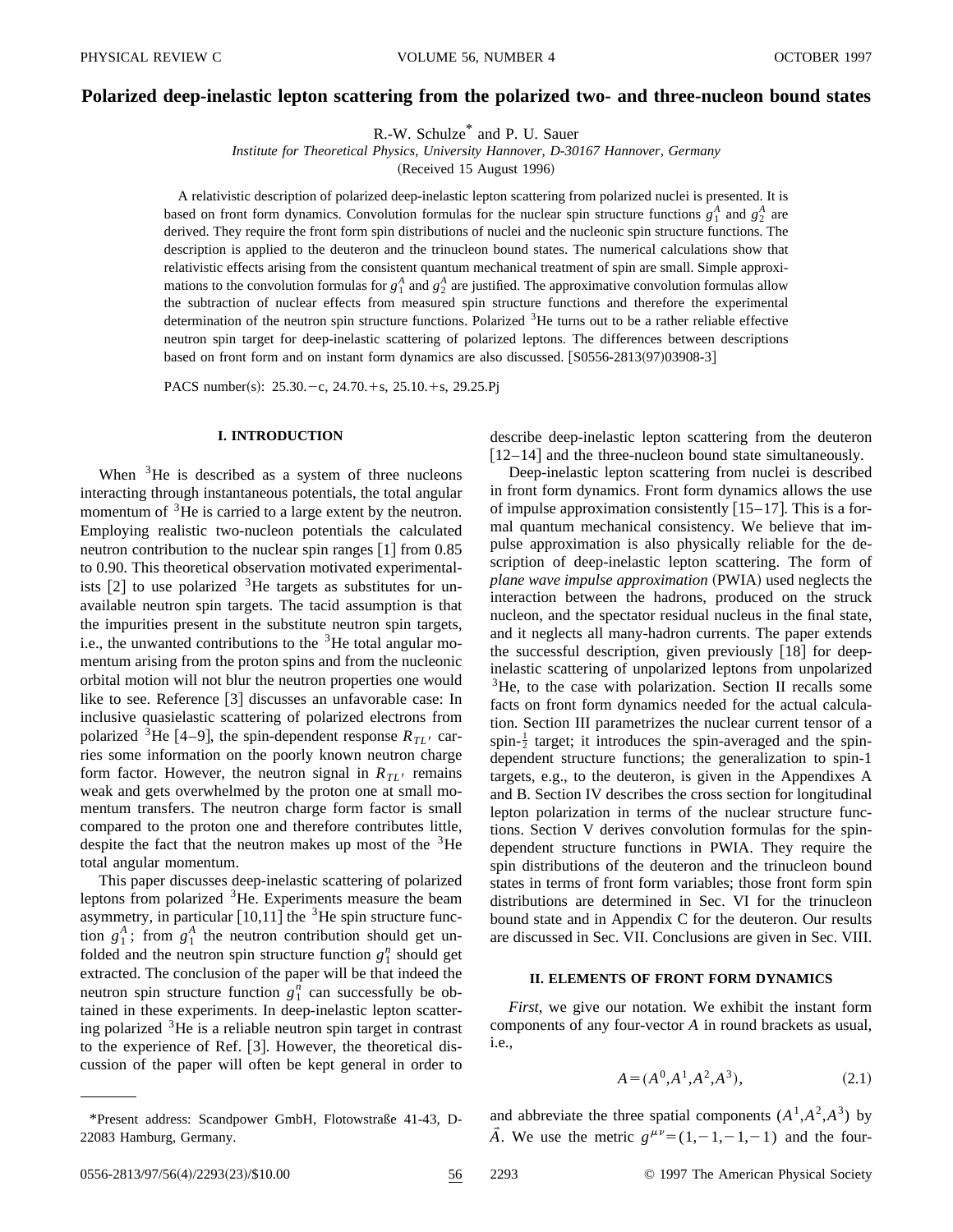dimensional totally antisymmetric tensor  $\epsilon^{\mu\nu\alpha\beta}$  with  $\epsilon_{0123} = -\epsilon^{0123} = 1$ . For the description of front form dynamics we choose the following basis vectors:

$$
n = (1, -\hat{n}),\tag{2.2a}
$$

$$
l = (1, \hat{n}),\tag{2.2b}
$$

$$
e_1 = (0, \hat{e}_1), \tag{2.2c}
$$

$$
e_2 = (0, \hat{e}_2). \tag{2.2d}
$$

They satisfy the conditions  $n^2=l^2=0$ ,  $e_i\cdot e_j=-\delta_{ij}$ ,  $\ell_i=l-1$  and  $\mu_i e_j=l-2$ , The vectors  $\mu_i$  and  $l_i$  are will  $\frac{1}{2}n \cdot l = 1$  and  $n \cdot e_i = l \cdot e_i = 0$ . The vectors *n* and *l* are null vectors. The three-dimensional vectors  $\hat{e}_1$ ,  $\hat{e}_2$ , and  $\hat{n}$  form a positively oriented three-dimensional set of orthonormal basis vectors such that

$$
\frac{1}{2}e_{1\mu}e_{2\nu}\epsilon^{\mu\nu\alpha\beta}n_{\alpha}l_{\beta}=1,
$$
\n(2.3)

the carets over vector symbols indicate three-dimensional unit vectors. Four-dimensional vectors are built up from those basis vectors, i.e.,

$$
A = \frac{1}{2}A^{-}n + \frac{1}{2}A^{+}l + A^{1}e_{1} + A^{2}e_{2},
$$
 (2.4a)

where the front form components

$$
A^- = l \cdot A = A^0 - \hat{n} \cdot \vec{A}, \qquad (2.4b)
$$

$$
A^+ = n \cdot A = A^0 + \hat{n} \cdot \vec{A}, \qquad (2.4c)
$$

$$
A^1 = -e_1 \cdot A,\tag{2.4d}
$$

$$
A^2 = -e_2 \cdot A \tag{2.4e}
$$

are introduced. We arrange the front form components of a vector in curly brackets, i.e.,

$$
A = \{A^{-}, A^{1}, A^{2}, A^{+}\},\tag{2.5a}
$$

$$
A = \{A^{-}, \mathbf{A}\},\tag{2.5b}
$$

and abbreviate the three kinematic components  ${A<sup>1</sup>, A<sup>2</sup>, A<sup>+</sup>}$  by **A** and the transverse components  ${A<sup>1</sup>, A<sup>2</sup>}$ among them by  $A_{\perp}$ . The three-dimensional basis vectors  $\hat{e}_1$ ,  $\hat{e}_2$ , and  $\hat{n}$  of front form dynamics may be assumed to differ from those of instant form dynamics; thus, the components  $\{A^1, A^2\}$  and  $(A^1, A^2)$  may be different; in this paper we choose them to be identical. The four-dimensional volume element of integration is

$$
d^4A = dA^0 dA^1 dA^2 dA^3, \qquad (2.6a)
$$

$$
d^4A = \frac{1}{2} dA^- dA^1 dA^2 dA^+, \qquad (2.6b)
$$

we shall use the abbreviations  $d^3\vec{A} = dA^1 dA^2 dA^3$  and  $d^{3}$ **A**= $dA^{1}dA^{2}dA^{+} = dA_{1}dA^{+}$ .

In the description of deep-inelastic lepton scattering the front form null vectors *n* and *l* are chosen by

$$
\hat{n} = -\left(\frac{Q^0}{\sqrt{(Q^0)^2 - Q^2}}\hat{Q} + \sqrt{\frac{-Q^2}{(Q^0)^2 - Q^2}} \frac{\hat{k}_e - (\hat{k}_e \cdot \hat{Q})\hat{Q}}{\sqrt{1 - (\hat{k}_e \cdot \hat{Q})^2}}\right),\tag{2.7}
$$

 $k_e$  being the initial four-momentum of the lepton and  $Q$  its momentum transfer to the target nucleus. The choice  $(2.7)$ yields  $Q^+ = Q^0 + \hat{n} \cdot \vec{Q} = 0$ . The basis vector  $e_1$  is defined by

$$
\hat{e}_1 = \frac{\mathbf{Q}_\perp}{|\mathbf{Q}_\perp|},\tag{2.8}
$$

the definition of  $e_2$  follows then from the requirement  $(2.3)$ . Thus, the momentum transfer *Q* has the representation

$$
Q = \{2Q^0, \sqrt{-Q^2}, 0, 0\}.
$$
 (2.9)

*Second*, we need the description of states for the nuclear target and for the constituents of the nuclear target. For the description we use eigenstates of the mass operator *M*, of the front form components **P** of the four-momentum *P* and of the spin  $\vec{J}_f$ . The spin operator  $\vec{J}_f$  is defined in terms of the Pauli-Lubanski vector *W* [16], i.e.,

$$
(0,\vec{J}_f)^{\mu} = \frac{1}{M} L_f^{-1} \left(\frac{P}{M}\right)^{\mu} W^{\nu}.
$$
 (2.10)

The Lorentz transformation  $L_f(P/M)$  boosts a particle of mass  $M$  from rest to four-momentum  $P$ . In Eq.  $(2.10)$  the Lorentz transformation  $L_f(P/M)$  is still operator valued in its dependence on mass *M* and momentum *P*. The corresponding boosts  $\Lambda_f(P/M)$  belong to the front form kinematic subgroup of the Lorentz group; thus, even for composite systems with interactions between constituents, the boosts  $\Lambda_f(P/M)$  are interaction free; this is why the components **P** of the momentum are called kinematic. The eigenstates are chosen in the form

$$
\begin{pmatrix}\nM^2 \\
P \\
-W^2/M^2 \\
-v\cdot W/M\n\end{pmatrix} |p\lambda\rangle = \begin{pmatrix}\nm^2 \\
p \\
j(j+1) \\
\lambda\n\end{pmatrix} |p\lambda\rangle.
$$
 (2.11)

The defining spin operators are given covariantly, e.g.,  $-W^2/M^2 = \vec{J}_f^2$ . The spin projection  $-v \cdot W/M$  is chosen with respect to the direction of quantization  $v, v$  taken as a spacelike vector which satisfies  $v^2 = -1$  and  $v \cdot p = 0$ . The standard choice of  $v$  for front form dynamics is

$$
v = \frac{p}{m} - \frac{m}{n \cdot p} n. \tag{2.12}
$$

In this case the spin projection operator becomes  $-v \cdot W/M = \hat{n} \cdot \vec{J}_f$ . For a spin- $\frac{1}{2}$  particle the operator  $\vec{J}_f$  is realized by the vector of Pauli matrices  $\vec{\sigma}/2$ . The notation of states does not keep the eigenvalues of mass and spin, *m* and *j*; it only indicates the kinematic components of the momen-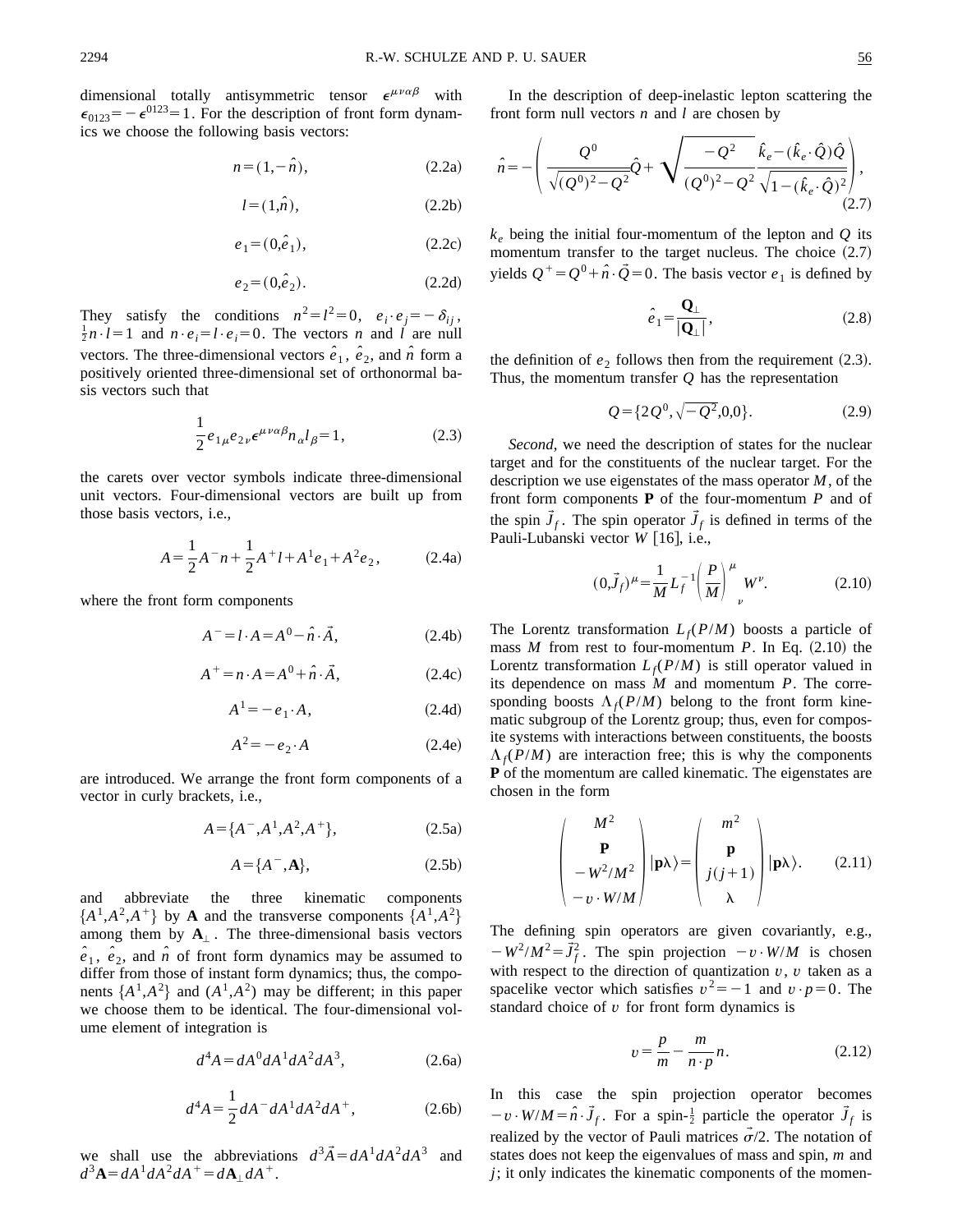

tum and the spin projection, **p** and  $\lambda$ . The states  $(2.11)$  are

orthonormal and complete, i.e.,

$$
|\mathbf{p}\lambda\rangle = \sqrt{\frac{m}{p^+}} U \bigg[ \Lambda_f \bigg( \frac{p}{m} \bigg) \bigg] |\mathbf{p}_R \lambda\rangle, \tag{2.14}
$$

 $\langle \mathbf{p}' \lambda' | \mathbf{p} \lambda \rangle = \delta(\mathbf{p}' - \mathbf{p}) \delta_{\lambda'} ,$  (2.13a)

the extra factor  $\sqrt{m/p^+}$  ensuring orthogonality in the form  $(2.13a)$ . The transformation does not change the eigenvalue  $\lambda$ .

Need will arise to also use basis states  $|p s\rangle$  in the quantum mechanical framework of instant form dynamics. The latter states are defined in the same way as the corresponding front form states  $|\mathbf{p}\rangle$  are in Eq. (2.11). Differences are due to the different choice of kinematic components of the momentum. Though the components  $p$  are called kinematic, the instant form boosts  $\Lambda_c(p/m)$  are not interactionfree for composite systems, in contrast to the properties of the front form boosts  $\Lambda_f(p/m)$ ; the indices *c* and *f* differentiate the form of dynamics, *c* standing for *canonical* represents the instant form, *f* standing for *front* represents the front form of dynamics. In addition, the instant form boosts  $\Lambda_c(p/m)$  of a particle with mass *m* from rest to the momentum *p* are rotationless, whereas the corresponding front form boosts  $\Lambda_f(p/m)$  contain a rotation. Thus, the same four-vector *W*  corresponds to different rest frame vectors  $J_c$  in instant and  $J_f$  in front form dynamics. They are related [16] by the Melosh rotation  $R_M(p)$ , i.e.,

$$
R_M(p) = \Lambda_f^{-1} \left( \frac{p}{m} \right) \Lambda_c \left( \frac{p}{m} \right), \tag{2.15a}
$$

$$
J_c^i = \sum_j R_M(p)^i_j J_f^j.
$$
 (2.15b)

The Melosh rotation is an operator in spin space. For a spin- $\frac{1}{2}$  particle it takes the explicit form

$$
R_M(p) = \frac{m + p^+ + i\hat{n} \cdot (\vec{\sigma} \times \vec{p})}{\sqrt{(m + p^+)^2 + \mathbf{p}_\perp^2}}.
$$
 (2.15c)

The quantum mechanical states are related to each other by

$$
|\vec{ps}\rangle = \sum_{\lambda} | \mathbf{p} \lambda \rangle \sqrt{\left| \frac{\partial \mathbf{p}}{\partial \vec{p}} \right|} \langle \lambda | R_M^+(p) | s \rangle.
$$
 (2.16)

In Eq. (2.16)  $|\partial \mathbf{p}/\partial \vec{p}| = p^+/p^0$  is the Jacobian for the transformation of momentum variables. The instant form states  $|p_s\rangle$  are also chosen to be orthogonal and complete without extra weight factors in their phase space as the front form states are chosen according to Eqs.  $(2.13a)$  and  $(2.13b)$ .

# **III. NUCLEAR CURRENT TENSOR**

The current tensor  $\langle n_A | W_A^{\mu\nu}(Q, P_A) | n_A \rangle$  of the target *A* with mass  $m_A$ , four-momentum  $P_A$ , and polarization  $n_A$  is required for the description of inclusive processes; it is defined by

$$
\langle n_A | W_A^{\mu\nu}(Q, P_A) | n_A \rangle = (2\pi)^6 \sum_{\beta_X} \int d^3 \mathbf{P}_X \sqrt{\frac{P_A^+}{m_A}} \langle \mathbf{P}_A n_A | J_A^{\mu}(0) | \mathbf{P}_X \beta_X \rangle 2 \delta^3 (\mathbf{P}_X - \mathbf{Q} - \mathbf{P}_A) \delta (P_X^- - Q^- - P_A^-)
$$
  
 
$$
\times \langle \mathbf{P}_X \beta_X | J_A^{\nu}(0) | \mathbf{P}_A n_A \rangle \sqrt{\frac{P_A^+}{m_A}} \tag{3.1}
$$

in terms of the nuclear current  $J_A^{\mu}(0)$  at time-space point 0; the proton charge  $e_p$  is split off from the current. General final states  $|\mathbf{P}_X \beta_X\rangle$  of c.m. momentum  $\mathbf{P}_X$  can be reached in the scattering process,  $\beta_X$  describing discrete quantum numbers and also the modes of internal excitation; they are on mass shell, they are not observed in inclusive processes. The momentum transfer to the target nucleus is *Q*. The current tensor  $\langle n_A | W_A^{\mu\nu}(Q, P_A) | n_A \rangle$  is obtained from its spinoperator form  $W_A^{\mu\nu}(Q, P_A)$  and from the density operator  $\rho_A(n_A P_A)$  by

$$
\langle n_A | W_A^{\mu\nu}(Q, P_A) | n_A \rangle = \text{Tr}[ W_A^{\mu\nu}(Q, P_A) \rho_A(n_A P_A)]. \tag{3.2}
$$

Deuteron and  $3$ He are the considered target nuclei. They have spin 1 and  $\frac{1}{2}$ , respectively; for calculations they are

assumed to be in pure quantum mechanical states  $|\mathbf{P}_A n_A\rangle$ . They are defined as eigenstates of the mass *M*, the momentum **P**, the spin  $-W^2/M^2$ , and of the spin projection  $-n_A \cdot W/M$  in the direction of polarization  $n_A$  with eigenvalue  $j$ , i.e., 1 and  $\frac{1}{2}$ , respectively. Unless stated otherwise, the plane-wave  $\delta$ -function producing part of the states  $\left| \mathbf{P}_{A}n_{A} \right\rangle$  will be considered to be split off in the following. Though the target states are assumed to be quantum mechanically pure for the purpose of calculation, polarization will nevertheless be described by the density operator  $\rho_A(n_A P_A)$ . It is an operator in nuclear spin space. It is a Lorentz scalar and normalized by  $Tr[\rho_A(n_A P_A)] = 1$ . When referring to pure states as assumed, it has the property  $\rho_A^2(n_A P_A) = \rho_A(n_A P_A)$ . The polarization  $n_A$  chosen by experimentalists does in general not coincide with the standard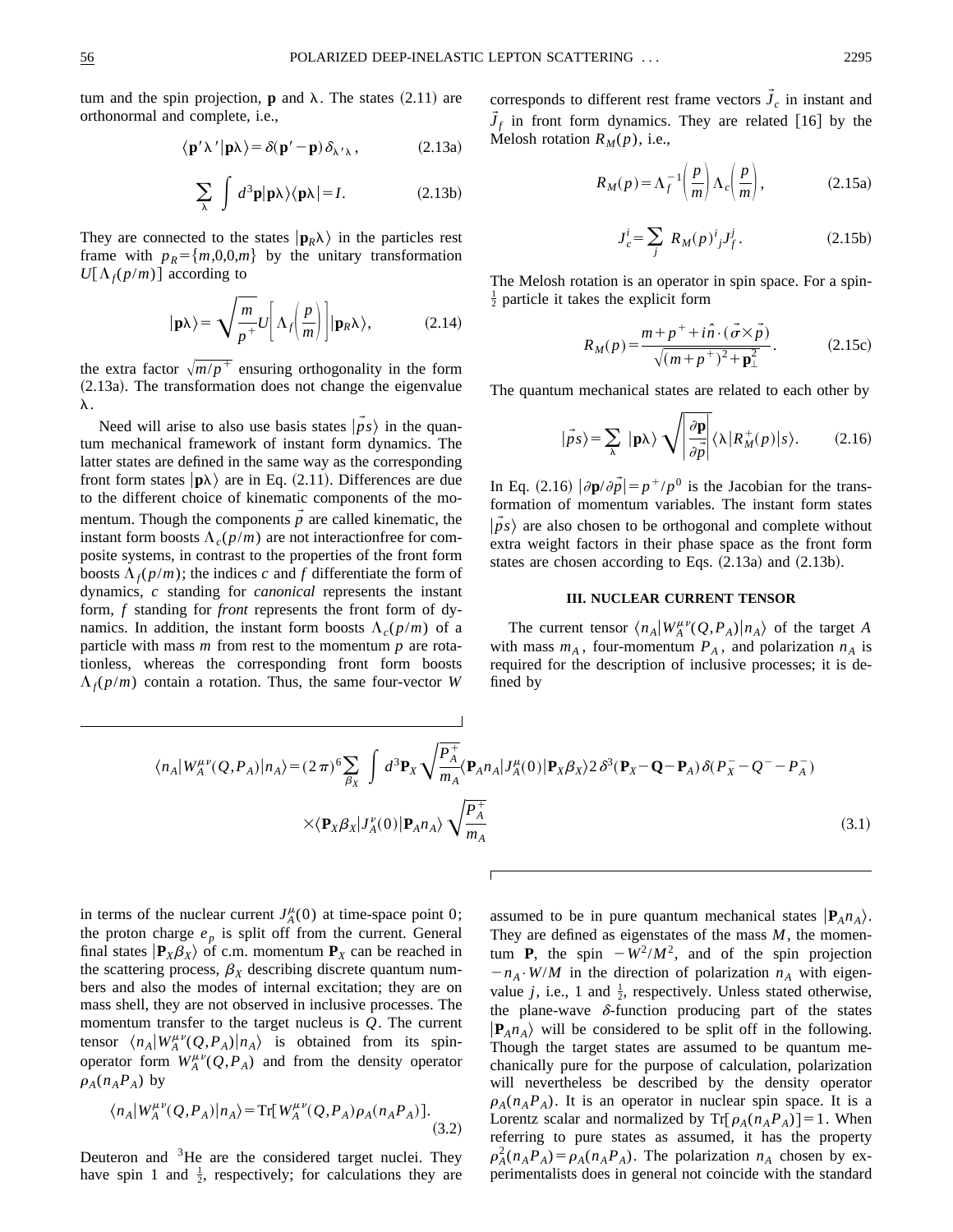direction  $v$  of quantization in Eq.  $(2.12)$ . Thus, the target states  $|\mathbf{P}_A n_A\rangle$  are to be expanded in terms of the target basis states  $|\mathbf{P}_A \lambda_A\rangle$  of Eq. (2.11), i.e.,

$$
|\mathbf{P}_{A}n_{A}\rangle = \sum_{\lambda_{A}} | \mathbf{P}_{A}\lambda_{A}\rangle \langle \lambda_{A} | n_{A}\rangle, \tag{3.3}
$$

the transformation parameters  $\langle \lambda_A | n_A \rangle$  depend on the momentum  $P_A$ ; the trace operation in Eq.  $(3.2)$  is carried out with respect to matrix elements of the basis states  $|\mathbf{P}_A \lambda_A \rangle$  at fixed target momentum  $P_A$ .

#### **A. Trinucleon density operator**

The full density operator  $\rho_A(n_A)$  commutes with the momentum operator *P*. Its projection  $\rho_A(n_A P_A)$ , i.e.,

$$
\langle \mathbf{P}_A \lambda'_A | \rho_A(n_A) | \mathbf{P}_A \lambda_A \rangle = \langle \lambda'_A | \rho_A(n_A P_A) | \lambda_A \rangle, \tag{3.4}
$$

onto the Hilbert sector of momentum eigenstates with eigenvalue  $P_A$  is needed in Eq. (3.2). The density operator of a spin- $\frac{1}{2}$  target is parametrized in the form

$$
\rho_A(n_A P_A) = \frac{1}{2} \left[ 1 - \frac{2}{m_A} n_A \cdot W \right].
$$
\n(3.5)

The parametrization satisfies all required constraints. It is at most linear in the Pauli-Lubanski vector *W* which is traceless, i.e.,  $Tr[W] = 0$ . The vector  $n_A$  is the polarization vector according to which target polarization is defined. The parametrization  $(3.5)$  satisfies all required constraints for a quantum mechanically pure target state, provided  $n_A^2 = -1$  and  $n_A \cdot P_A = 0$ .

Matrix elements of the density operator of any momentum *PA* are related to those of the rest frame, i.e.,

$$
\langle \lambda_A' | \rho_A(n_A P_A) | \lambda_A \rangle = \langle \lambda_A' | \frac{1}{2} [1 + \hat{n}_R \cdot \vec{\sigma}_A] | \lambda_A \rangle. \tag{3.6}
$$

For Eq.  $(3.6)$  the identities

$$
\frac{W^{\mu}}{m_{A}}|\mathbf{P}_{A}\lambda_{A}\rangle = \sqrt{\frac{m_{A}}{P_{A}^{+}}}U\left[\Lambda_{f}\left(\frac{P_{A}}{m_{A}}\right)\right]\left[L_{f}\left(\frac{P_{A}}{m_{A}}\right)^{\mu}\left(0,\frac{\vec{\sigma}_{A}}{2}\right)^{\nu}\right] \times |\mathbf{P}_{R}\lambda_{A}\rangle, \tag{3.7a}
$$

$$
n_A^{\mu} = L_f \left(\frac{P_A}{m_A}\right)^{\mu} (0, \hat{n}_R)^{\nu}, \tag{3.7b}
$$

are used,  $P_R = \{m_A, 0, 0, m_A\}$  denoting the target rest frame momentum,  $n_R = (0, n_R)$  its rest frame polarization and  $\sigma_A/2$  its angular momentum operator. The constraints on  $\rho_A(n_A P_A)$  are best proven in the rest frame.

The corresponding density operator of a spin-1 target is given in Appendix A.

# **B. Trinucleon current tensor operator**

The current tensor operator  $W_A^{\mu\nu}(Q, P_A)$  is Hermitian and conserved, it preserves parity and time-reversal invariance. Its Lorentz structure is built from the three four-vectors *Q*,  $P_A$ , and *W*. The current tensor operator  $W_A^{\mu\nu}(Q, P_A)$  has the general form

$$
W_{A}^{\mu\nu}(Q, P_{A}) = \left[ \frac{Q^{\mu} Q^{\nu}}{Q^{2}} - g^{\mu\nu} \right] F_{1}^{A}(x, Q^{2}) \frac{A}{m_{A}}
$$
  
+ 
$$
\frac{\overline{P}_{A}^{\mu} \overline{P}_{A}^{\nu}}{Q \cdot P_{A}} F_{2}^{A}(x, Q^{2}) \frac{1}{m_{A}}
$$
  
+ 
$$
i \frac{1}{j} \frac{\epsilon^{\mu\nu\alpha\beta}}{Q \cdot P_{A}} Q_{\alpha} \left[ W_{\beta} g_{1}^{A}(x, Q^{2}) \right]
$$
  
+ 
$$
\left( W_{\beta} - \frac{Q \cdot W}{Q \cdot P_{A}} P_{A\beta} \right) g_{2}^{A}(x, Q^{2}) \frac{A}{m_{A}}
$$
(3.8)

with

$$
\widetilde{P}_A^{\mu} := P_A^{\mu} - \frac{Q \cdot P_A}{Q^2} Q^{\mu},\tag{3.9a}
$$

$$
x = -\frac{AQ^2}{2Q \cdot P_A},\tag{3.9b}
$$

*x* being the Bjorken scaling variable. The dependence of the current tensor operator on the Pauli-Lubanski vector *W* is linear for a spin- $\frac{1}{2}$  target,  $j = \frac{1}{2}$  being the spin quantum number. The current tensor operator is built from four basic tensor forms which satisfy all symmetry requirements. Those basic tensor forms get augmented by structure functions which are real-valued Lorentz scalars and therefore depend on the nontrivial scalars  $Q^2$  and  $Q \cdot P_A$  or, equivalently, on the Bjorken scaling variable *x* and  $Q^2$ .

The current tensor  $\langle n_A | W_A^{\mu\nu}(Q, P_A) | n_A \rangle$  follows from the current tensor operator  $W_A^{\mu\nu}(Q, P_A)$  of Eq. (3.8) and from the density operator  $\rho_A(n_A P_A)$  of Eq. (3.5) according to Eq. (3.2). In fact, the current tensor  $\langle n_A | W_A^{\mu\nu}(Q, P_A) | n_A \rangle$  is obtained from the operator  $(3.8)$  by replacing the Pauli-Lubanski vector *W* by the polarization vector  $n_A$  according to the relation

$$
n_A^{\mu} = (1/jm_A) \text{Tr} [W^{\mu} \rho_A(n_A, P_A)]. \tag{3.10}
$$

The two spin-averaged structure functions  $F_1^A$  and  $F_2^A$  and the two spin-dependent structure functions  $g_1^A$  and  $g_2^A$  determine the current tensor in full; they are used in the notation standard for deep-inelastic lepton scattering; they are related to the corresponding structure functions  $W_1^A$ ,  $W_2^A$ ,  $G_1^A$ , and  $G_2^A$  of Ref. [3], usually employed at lower energy and momentum transfers, by

$$
F_1^A(x, Q^2) = \frac{m_A}{A} W_1^A(Q^2, Q \cdot P_A / m_A), \quad (3.11a)
$$

$$
F_2^A(x, Q^2) = \frac{Q \cdot P_A}{m_A} W_2^A(Q^2, Q \cdot P_A/m_A), \quad (3.11b)
$$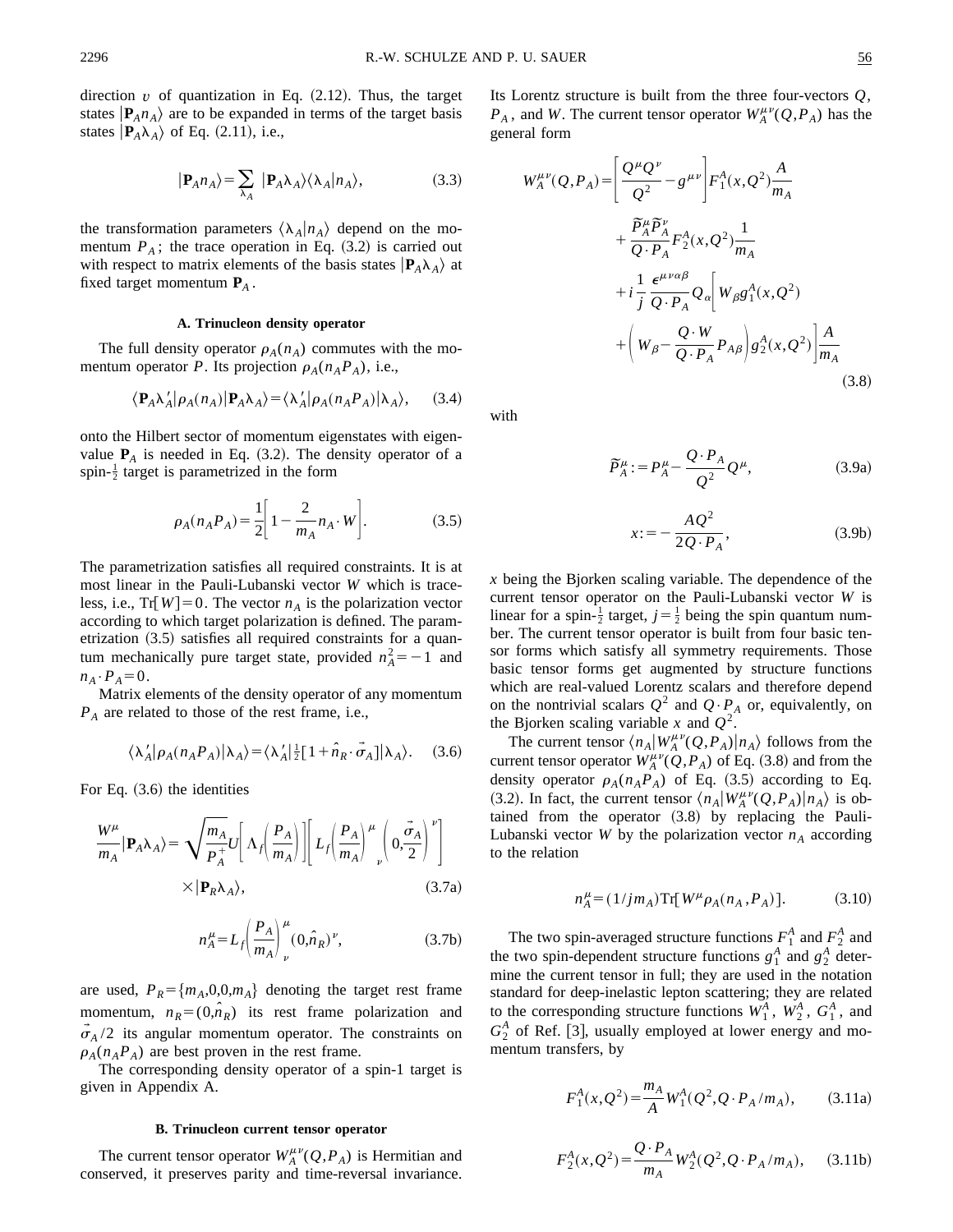$$
g_1^A(x, Q^2) = \frac{Q \cdot P_A}{Am_A} G_1^A(Q^2, Q \cdot P_A/m_A), \quad (3.11c)
$$

$$
g_2^A(x,Q^2) = \frac{(Q \cdot P_A)^2}{Am_A^3} G_2^A(Q^2, Q \cdot P_A/m_A). \quad (3.11d)
$$

We are interested in describing asymmetry measurements in deep-inelastic lepton scattering; they are carried out in order to determine the spin-structure functions  $g_1^A$  and  $g_2^A$ .

All structure functions can be obtained from a given current tensor by contractions with other tensors. The deuteron current tensor is—as current tensor of a spin-1 target—quite different from Eq.  $(3.8)$  as Appendix B shows. Nevertheless, its dependence on the spin-structure functions  $g_1^A$  and  $g_2^A$ , being contained in the part proportional to  $\epsilon^{\mu\nu\alpha\beta}$ , is the same also for the deuteron. Thus, the relations by which the spin structure functions  $g_1^A$  and  $g_2^A$  are recovered from a computed current tensor will hold for the deuteron in identical form.

# **C. Trinucleon current tensor in the nuclear c.m. system**

The nuclear current tensor  $W_A^{\mu\nu}(Q, P_A)$  is evaluated in the nuclear c.m. system. We shall now use the notational identifications  $P_A = P_R$  for the four-momentum of the target and  $n_A = n_R$  for its polarization, i.e.,  $P_A = \{m_A, 0, 0, m_A\} = (m_A, 0, 0)$ 

and  $n_A = \{ -(n \cdot n_A), n_A^1, n_A^2, (n \cdot n_A) \} = (0, n_R)$ . The momentum transfer is used in the form  $(2.9)$ . The kinematically needed four-vectors can be given in terms of the basis vectors  $n$ ,  $l$ ,  $e_1$ , and  $e_2$ , i.e.,

$$
P_A = \frac{1}{2} m_A(n+l), \tag{3.12a}
$$

$$
Q = \frac{1}{2}Q^{-}n + \sqrt{-Q^{2}}e_{1},
$$
 (3.12b)

$$
n_A = \frac{1}{2}(n \cdot n_A)(n-l) - (e_1 \cdot n_A)e_1 - (e_2 \cdot n_A)e_2,
$$
\n(3.12c)

$$
n_A - \frac{Q \cdot n_A}{Q \cdot P_A} P_A = -\left( (n \cdot n_A) + \frac{\sqrt{-Q^2}}{Q} (e_1 \cdot n_A) \right) n
$$

$$
- \frac{\sqrt{-Q^2}}{Q} (e_1 \cdot n_A) l - (e_1 \cdot n_A) e_1
$$

$$
- (e_2 \cdot n_A) e_2. \tag{3.12d}
$$

The nuclear current tensor takes the form

$$
\langle n_A | W_A^{\mu\nu}(Q, P_A) | n_A \rangle = \left[ \frac{Q^{\mu} Q^{\nu}}{Q^2} - g^{\mu\nu} \right] F_1^A(x, Q^2) \frac{A}{m_A} + \frac{\tilde{P}_A^{\mu} \tilde{P}_A^{\nu}}{Q \cdot P_A} F_2^A(x, Q^2) \frac{1}{m_A} + \frac{iA}{m_A} \epsilon^{\mu\nu\alpha\beta} \left( n_\alpha + \frac{2\sqrt{-Q^2}}{Q^-} e_{1\alpha} \right)
$$
  
 
$$
\times \left\{ -n_\beta \left[ \frac{1}{2} (n \cdot n_A) g_1^A(x, Q^2) + \left( (n \cdot n_A) + \frac{\sqrt{-Q^2}}{Q^-} (e_1 \cdot n_A) \right) g_2^A(x, Q^2) \right] + I_\beta \left( \frac{1}{2} (n \cdot n_A) g_1^A(x, Q^2) \right) \right\}
$$
  
 
$$
- \frac{\sqrt{-Q^2}}{Q^-} (e_1 \cdot n_A) g_2^A(x, Q^2) \left\} - e_{1\beta} (e_1 \cdot n_A) [g_1^A(x, Q^2) + g_2^A(x, Q^2)]
$$
  
 
$$
- e_{2\beta} (e_2 \cdot n_A) [g_1^A(x, Q^2) + g_2^A(x, Q^2)] \right\}.
$$
 (3.13)

Equation  $(3.13)$  rewrites Eq.  $(3.8)$ —after the trace operation  $(3.2)$  is carried out—with respect to the antisymmetric part of the nuclear current tensor; only that part matters for the extraction of the spin-structure functions  $g_1^A$  and  $g_2^A$ ; it is the same for the current tensors of the three-nucleon bound states and of the deuteron.

# **D. Extraction of spin-structure functions**

The spin-structure functions  $g_1^A$  and  $g_2^A$  can be extracted from particular matrix elements or by contractions with fourvectors and tensors available from the kinematic setup of the experiment as in Ref. [3]. We label the first extraction scheme by I, the second extraction scheme by II.

The extraction scheme I reads the nuclear spin-structure functions  $g_1^A$  and  $g_2^A$  off from selected components of the nuclear current tensor. The considered matrix element is written covariantly as a contraction with the basis vectors  $e_1$  and  $e_2$ , i.e.,

$$
e_{1\mu}e_{2\nu}\langle n_A|W_A^{\mu\nu}(Q,P_A)|n_A\rangle = -\frac{iA}{m_A}\bigg((n\cdot n_A)g_1^A(x,Q^2) + 2\frac{\sqrt{-Q^2}}{Q^-}(e_1\cdot n_A)g_2^A(x,Q^2)\bigg),\tag{3.14}
$$

it refers to the kinematic components of the current. When specifying the nuclear polarization  $n_A$  in the target rest frame, both nuclear spin-structure functions can be extracted separately from that single relation, i.e.,

$$
g_1^A(x, Q^2) = -(im_A/A)e_{1\mu}e_{2\nu}\langle n_A|W_A^{\mu\nu}(P_A, Q)|n_A\rangle|_{n_A\|\hat{n}\},\tag{3.15a}
$$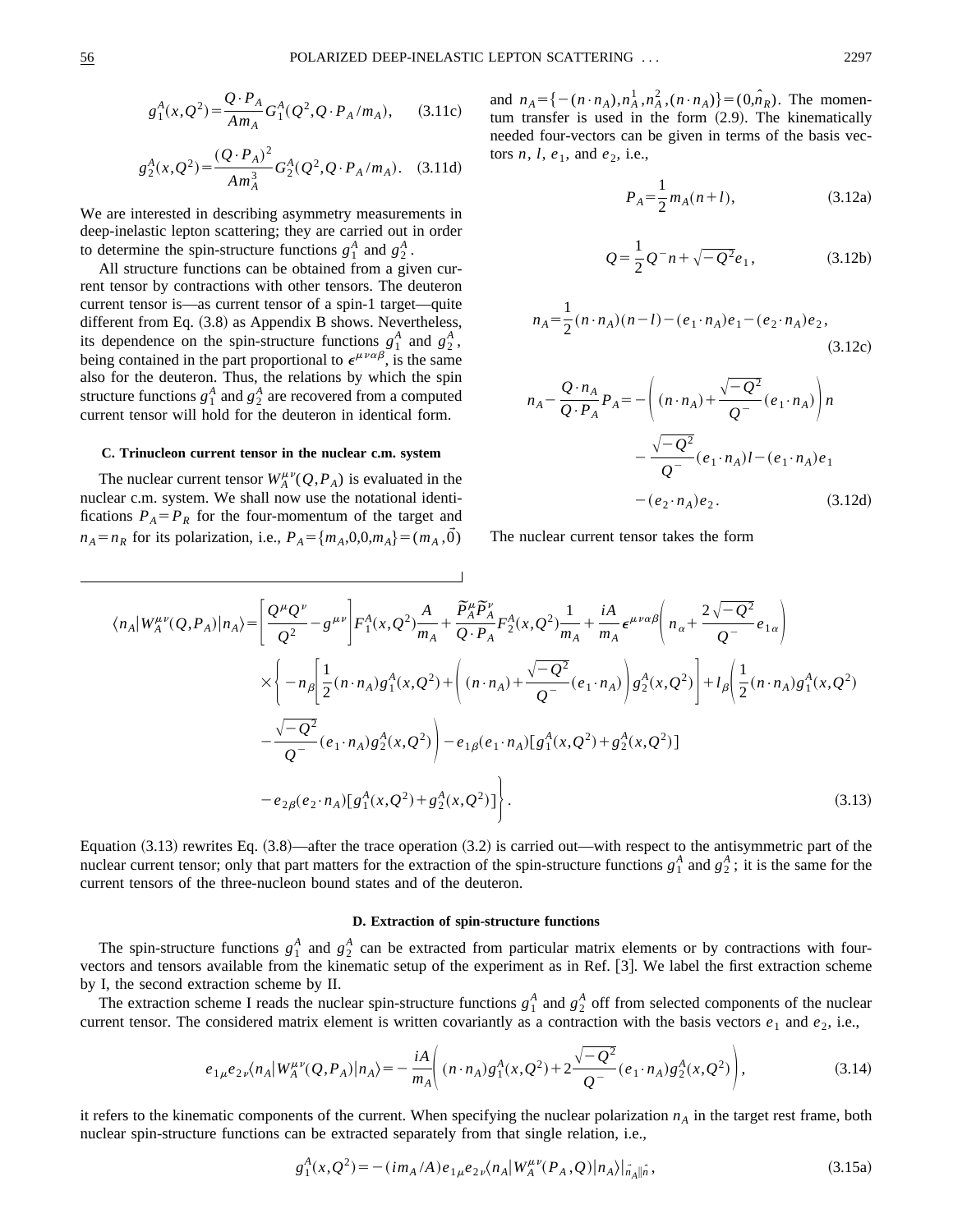$$
g_2^A(x,Q^2) = -(im_A/A)\frac{Q^-}{2\sqrt{-Q^2}}e_{1\mu}e_{2\nu}\langle n_A|W_A^{\mu\nu}(P_A,Q)|n_A\rangle|_{\vec{n}_A\parallel\hat{e}_1}.
$$
\n(3.15b)

The extraction scheme II contracts the full current tensor with the tensors of other physical variables and extracts the spin-structure functions from the resulting scalars, i.e.,

$$
g_1^A(x,Q^2) = \frac{-i}{2A} \frac{Q \cdot P_A}{Q \cdot n_A} \frac{Q \cdot n_A P_A^2 Q^{\alpha} n_A^{\beta} - Q \cdot P_A Q^{\alpha} P_A^{\beta}}{P_A^2 [Q^2 + (Q \cdot n_A)^2] - (Q \cdot P_A)^2} \epsilon_{\alpha\beta\mu\nu} \langle n_A | W_A^{\mu\nu}(Q, P_A) | n_A \rangle, \tag{3.16a}
$$

$$
g_2^A(x,Q^2) = \frac{i}{2A} \frac{(Q \cdot P_A)^2}{Q^2 Q \cdot n_A} \frac{Q \cdot n_A Q \cdot P_A Q^{\alpha} n_A^{\beta} - [Q^2 + (Q \cdot n_A)^2] Q^{\alpha} P_A^{\beta}}{P_A^2 [Q^2 + (Q \cdot n_A)^2] - (Q \cdot P_A)^2} \epsilon_{\alpha \beta \mu \nu} \langle n_A | W_A^{\mu \nu} (Q, P_A) | n_A \rangle. \tag{3.16b}
$$

The extraction scheme II uses relations  $(3.11c)$  and  $(3.11d)$ for the spin-structure functions  $G_i^A$  of Ref. [3]. Both extraction schemes—and all possible variants of them—are equivalent as long as the current tensor is exact, i.e., satisfies Lorentz covariance and current conservation. However, they are inequivalent for approximate current tensors. And the nuclear current tensor of this paper will only be calculated approximately in PWIA and with wave functions which do not exhibit all required symmetry properties as Sec. VI will explain in more detail.

# **IV. CROSS SECTION**

The derivation of the inclusive cross section for inelastic lepton scattering is recalled. Let  $k_e = (E, \vec{k}_e)$  and  $k'_e = (E', \vec{\Omega}'_e E')$  be the initial and final momenta of the lepton and  $Q = k_e - k'_e$  the four-momentum transfer. The cross section is determined by the nuclear current tensor  $\langle n_A | W_A^{\mu\nu}(Q, P_A) | n_A \rangle$  of Sec. III and by the corresponding lepton current tensor  $\langle n_e | \eta_{\mu\nu} | n_e \rangle$  with

$$
\langle n_e | \eta^{\mu\nu} | n_e \rangle = 2(k_e^{\prime \mu} k_e^{\nu} + k_e^{\prime \nu} k_e^{\mu} - g^{\mu\nu} k_e \cdot k_e^{\prime}
$$

$$
+ im_e \epsilon^{\mu\nu\alpha\beta} Q_\alpha n_{e\beta}). \tag{4.1}
$$

When the lepton is longitudinally polarized before scattering, its polarization vector  $n_e$  gets

$$
n_e = h_e \frac{k_e}{m_e} \tag{4.2}
$$

with  $h_e = \pm 1$  being the helicity and  $m_e$  the mass of the lepton. In the rest frame of the target the cross section becomes

$$
\frac{d^2\sigma(h_e)}{d\Omega'_e dE'} = \frac{\alpha^2}{Q^4} \frac{E'}{E} \langle n_e | \eta_{\mu\nu} | n_e \rangle \langle n_A | W_A^{\mu\nu}(Q, P_A) | n_A \rangle.
$$
\n(4.3)

It is split into a helicity-independent and a helicity-dependent part, i.e.,

$$
\frac{d^2\sigma(h_e)}{d\Omega'_e dE'} = \frac{d^2\sigma(\text{unpol})}{d\Omega'_e dE'} + h_e \frac{d^2\sigma(\text{pol})}{d\Omega'_e dE'}.
$$
 (4.4a)

Its polarization part has the form

$$
\frac{d^2\sigma(pol)}{d\Omega'_e dE'} = \frac{1}{2} \left( \frac{d^2\sigma(+1)}{d\Omega'_e dE'} - \frac{d^2\sigma(-1)}{d\Omega'_e dE'} \right), \qquad (4.4b)
$$

$$
\frac{d^2 \sigma(pol)}{d\Omega'_e dE'} = \sigma_{\text{Mott}} 2 \tan^2 \frac{\Theta_e}{2} \Biggl\{ \left[ E \cos \theta_A + E' (\cos \Theta_e \cos \theta_A \right. \right. \\ + \sin \Theta_e \sin \theta_A \cos \phi_A) \Biggr] \frac{g_1^A(x, Q^2)}{m_A Q^0} \\ - 2 E E' [\cos \theta_A - (\cos \Theta_e \cos \theta_A \right. \\ + \sin \Theta_e \sin \theta_A \cos \phi_A) \Biggr] \frac{g_2^A(x, Q^2)}{m_A (Q^0)^2} \Biggr\}.
$$
 (4.4c)

It is the same for spin- $\frac{1}{2}$  and the spin-1 targets;  $\Theta_e$  is the scattering angle of the lepton,  $\sigma_{\text{Mott}}$  the Mott cross section. In both cases the target polarization  $n_A$  is described in the rest frame by the polarization angles  $\theta_A$  and  $\phi_A$ , i.e.,  $n_A = (0, \sin \theta_A \cos \phi_A, \sin \theta_A \sin \phi_A, \cos \theta_A)$ . The angles are measured with respect to the incoming lepton beam.

#### **V. PLANE WAVE IMPULSE APPROXIMATION**

The calculations of this paper are carried out in PWIA. They extend the work of Ref.  $[18]$  by the inclusion of beam and target polarization. Reference  $[18]$  also uses PWIA. Superficially, *impulse approximation* assumes that only onenucleon currents  $j_{N(i)}^{\mu}(0)$  contribute to the complete nuclear current  $J_A^{\mu}(0)$ , i.e.,

$$
J_A^{\mu}(0) = \sum_{i=1}^{A} j_{N(i)}^{\mu}.
$$
 (5.1a)

Stated in this manner, the assumption is clearly inconsistent because, for interacting systems, the current on the righthand side does not transform correctly as a four-vector. In contrast, the restricted assumption

$$
\mathbf{J}_A(0) = \sum_{i=1}^A \mathbf{j}_{N(i)} \tag{5.1b}
$$

is consistent: Both sides of the latter equation transform correctly under the front form kinematic subgroup of the Lor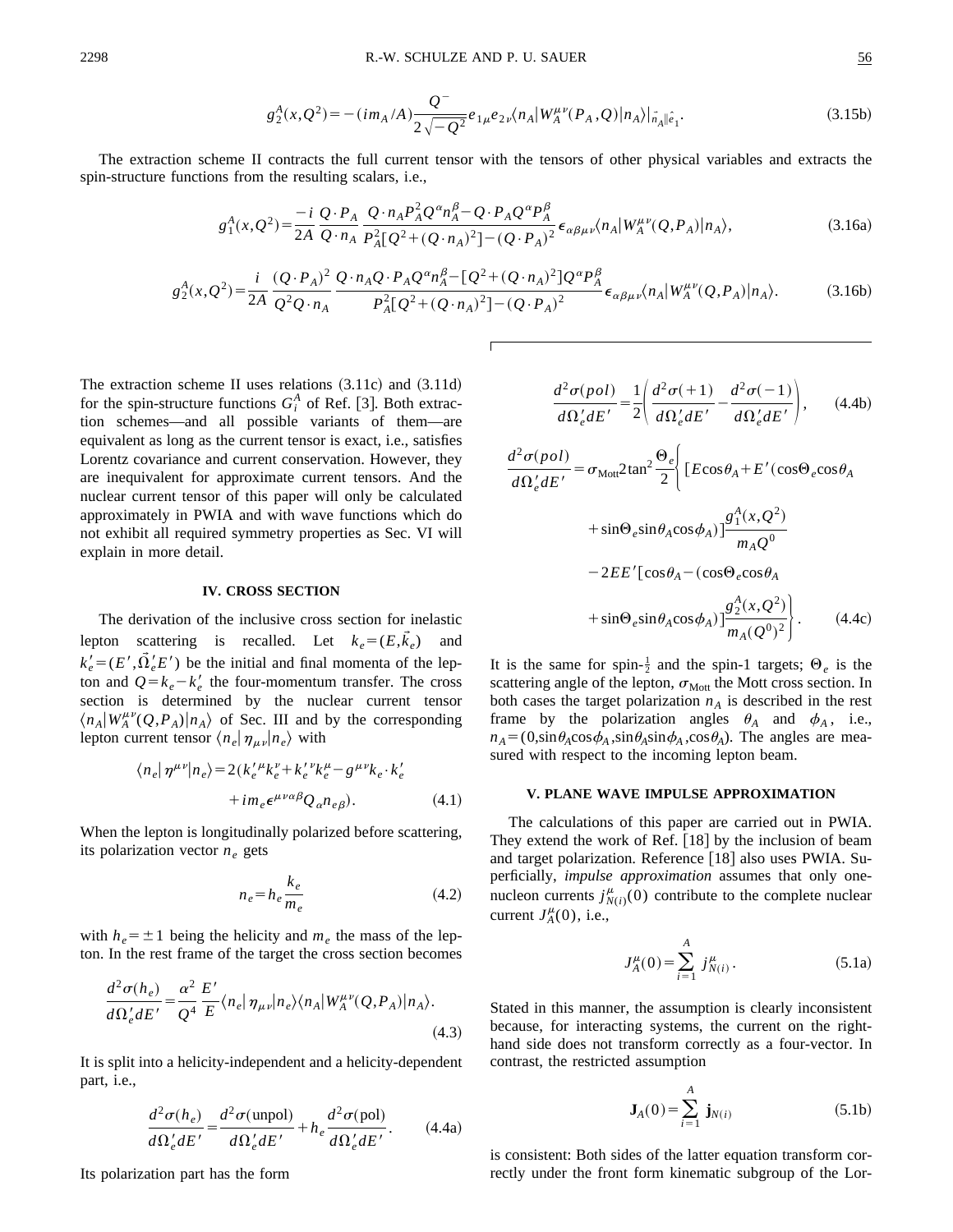entz group; the full nuclear current can then be generated by translations and general Lorentz transformations. Furthermore, inclusive cross sections require knowledge of the nuclear current tensor which is quadratic in the current operator and which therefore contains interference terms of the form  $j_{N(i)}^{\mu} j_{N(k)}^{\nu}$ . PWIA neglects those interference terms. Reference [3] discusses this approximation of incoherence as an approximation on the accessible final states; this approximation is believed to be particularly reliable for deepinelastic processes; it yields the convolution formula for the nuclear current tensor.

#### **A. Convolution formula for the nuclear current tensor**

Using the nuclear density operator  $\rho_A(n_A P_A)$ , the nuclear current tensor  $(3.1)$  takes the convolution form

$$
\langle n_A | W_A^{\mu\nu}(Q, P_A) | n_A \rangle = \sum_{t_N} \int d^3 \mathbf{p}_N \frac{m_N}{p_N^+} \int_{-m_A + m_{A-1}}^{\infty} dM \text{Tr} [ W_{N(t_N)}^{\mu\nu}(Q_N(M), p_N) S(\mathbf{p}_N M t_N) \rho_A(n_A P_A)] \tag{5.2a}
$$

in PWIA. Its spin matrix elements are

$$
\langle \lambda_A' | W_A^{\mu\nu}(Q, P_A) | \lambda_A \rangle = \sum_{t_N} \int d^3 \mathbf{p}_N \frac{m_N}{p_N^+} \int_{-m_A + m_{A-1}}^{\infty} dM \sum_{\lambda_N \lambda_N'} \langle \lambda_N' | W_{N(t_N)}^{\mu\nu} [Q_N(M), p_N] | \lambda_N \rangle \langle \lambda_N \lambda_A' | S(\mathbf{p}_N M t_N) | \lambda_N' \lambda_A \rangle. \tag{5.2b}
$$

Because of the discussion on consistency at the beginning of this section, only the kinematic components  $\mu$ ,  $\nu$ =1,2,+ will be taken from the convolution formula  $(5.2a)$ . In Eq.  $(5.2a)$ ,  $Q_N$  is the momentum transfer to the struck single nucleon; the latter momentum transfer

$$
Q_N(M) := \{ Q^- + P_A^- - P_{A-1}^- (M + m_A) - p_N^-, \mathbf{Q} \}
$$
\n(5.2c)

is different from the momentum transfer *Q* to the whole nucleus. The momentum component  $P_{A-1}^{-}(M+m_A)$  of the spectator  $(A-1)$  nucleus is defined by  $P_{A-1}^{-}(M+m_A) = [(M+m_A)^2 + P_{(A-1)\perp}^2]/P_{A-1}^+$ ,  $M+m_A$  being the effective mass of the  $(A-1)$ nucleus,  $m_{A-1}$  is its minimum value. In Eq. (5.2) the nucleonic current tensor  $W^{\mu\nu}_{N(t_N)}[Q_N(M), p_N]$  and the front form spectral function  $S(\mathbf{p}_N M t_N)$  are introduced; their definitions will be discussed next. This section uses the capital M in a notational meaning distinct from Sec. II.

#### **B. Nucleonic current tensor**

The nucleonic current tensor  $W^{\mu\nu}_{N(t_N)}(Q_N, p_N)$  is defined by

$$
\langle \lambda'_{N} | W^{\mu\nu}_{N(t_{N})}(Q_{N},p_{N}) | \lambda_{N} \rangle = (2\pi)^{6} \frac{p_{N}^{+}}{m_{N} \beta_{x_{1}}} \int d^{3} \mathbf{p}_{x_{1}} \langle \mathbf{p}_{N} \lambda'_{N} t_{N} | j_{N}^{\mu}(0) | \mathbf{p}_{x_{1}} \beta_{x_{1}} \rangle 2 \delta^{3}(\mathbf{p}_{x_{1}} - \mathbf{Q} - \mathbf{p}_{N}) \delta[p_{x_{1}}^{-} - Q_{N}^{-}(M) - p_{N}^{-}]
$$
  
 
$$
\times \langle \mathbf{p}_{x_{1}} \beta_{x_{1}} | j_{N}^{\nu}(0) | \mathbf{p}_{N} \lambda_{N} t_{N} \rangle.
$$
 (5.3)

It is an operator in nucleonic spin space and depends on isospin  $t<sub>N</sub>$ . In Ref. [3] the corresponding instant form matrix elements are given. After transformation to front form spin states according to

$$
\langle \lambda'_{N} | W^{\mu\nu}_{N(t_{N})}(\mathcal{Q}_{N}, p_{N}) | \lambda_{N} \rangle = \sum_{s'_{N}s_{N}} \langle \lambda'_{N} | R_{M}^{+}(p_{N}) | s'_{N} \rangle \langle s'_{N} | W^{\mu\nu}_{N(t_{N})}(\mathcal{Q}_{N}, p_{N}) | s_{N} \rangle \langle s_{N} | R_{M}(p_{N}) | \lambda_{N} \rangle, \tag{5.4}
$$

the nucleonic current tensor takes the form

$$
\langle \lambda'_{N} | W_{N(t_{N})}^{\mu\nu}(Q_{N},p_{N}) | \lambda_{N} \rangle = \delta_{\lambda'_{N}\lambda_{N}} \left[ \left[ \frac{Q_{N}^{\mu}Q_{N}^{\nu}}{Q_{N}^{2}} - g^{\mu\nu} \right] F_{1}^{N(t_{N})}(x_{N},Q_{N}^{2}) \frac{1}{m_{N}} + \frac{\tilde{p}_{N}^{\mu}\tilde{p}_{N}^{\nu}}{Q_{N} \cdot p_{N}} F_{2}^{N(t_{N})}(x_{N},Q_{N}^{2}) \frac{1}{m_{N}} \right] + i \frac{\epsilon^{\mu\nu\alpha\beta}}{Q_{N} \cdot p_{N}} Q_{N\alpha} \left\langle \lambda'_{N} \right| \left[ s_{\beta}(\vec{\sigma}_{N}) g_{1}^{N(t_{N})}(x_{N},Q_{N}^{2}) + \left( s_{\beta}(\vec{\sigma}_{N}) - \frac{Q_{N} \cdot s(\vec{\sigma}_{N})}{Q_{N} \cdot p_{N}} p_{N\beta} \right) g_{2}^{N(t_{N})}(x_{N},Q_{N}^{2}) \right] \left| \lambda_{N} \right\rangle \tag{5.5}
$$

with the nucleonic Bjorken variable  $x_N := -Q_N^2/2Q_N \cdot p_N$  and with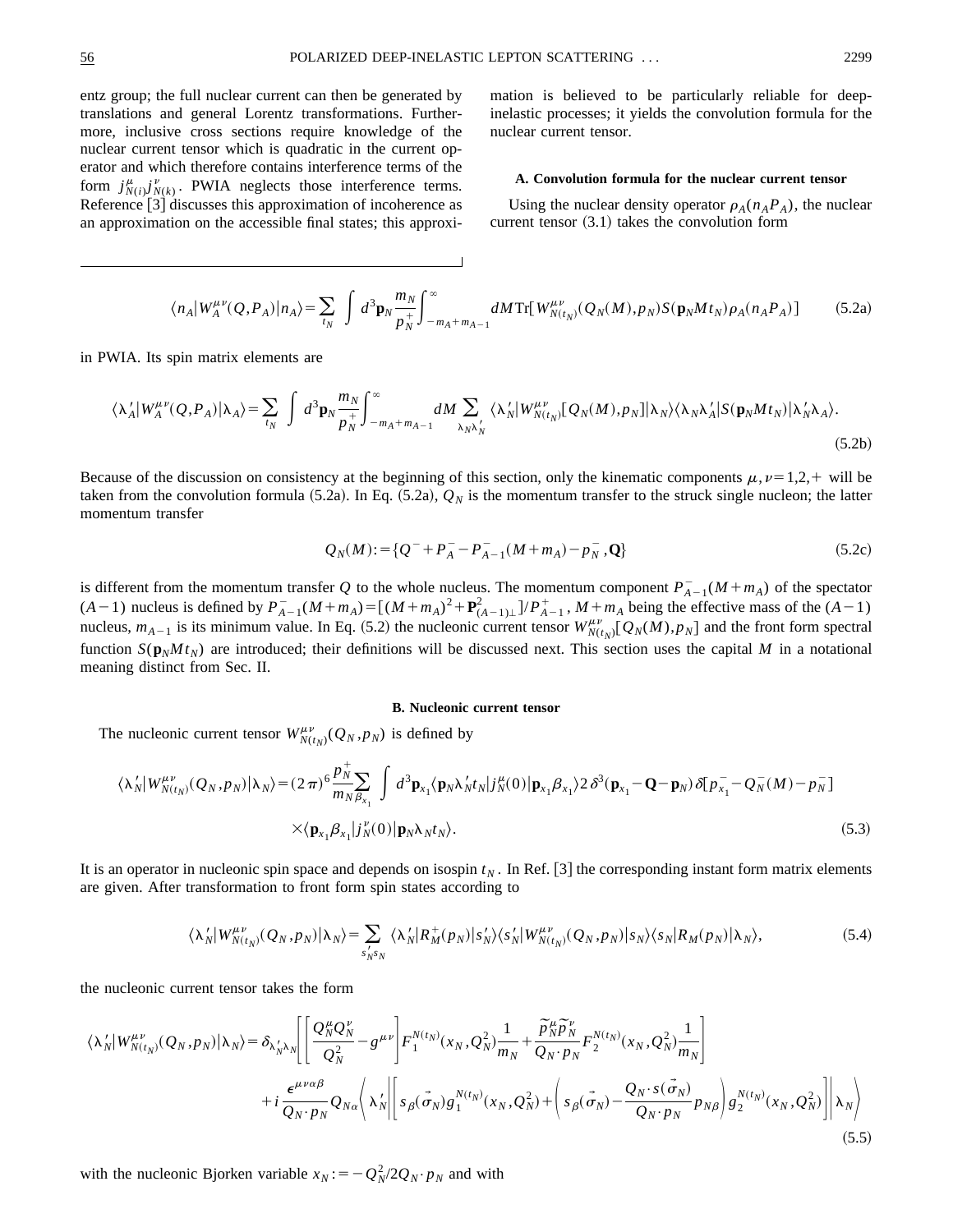$$
\widetilde{p}_{N}^{\mu} := p_{N}^{\mu} - \frac{p_{N} \cdot Q_{N}}{Q_{N}^{2}} Q_{N}^{\mu},\tag{5.6a}
$$

$$
s(\vec{\sigma}_N) := \left\{ \frac{m_N}{p_N^+} \left( \frac{\mathbf{p}_{N\perp}^2}{m_N^2} \cdot \vec{\sigma}_N + 2 \frac{\mathbf{p}_{N\perp}}{m_N} \cdot \vec{\sigma}_{N\perp} - \hat{n} \cdot \vec{\sigma}_N \right), \vec{\sigma}_{N\perp} + \frac{\mathbf{p}_{N\perp}}{m_N} \hat{n} \cdot \vec{\sigma}_N, \frac{p_N^+}{m_N} \hat{n} \cdot \vec{\sigma}_N \right\}.
$$
 (5.6b)

In fact,  $s(\vec{\sigma}_N)$  acts like the Pauli-Lubanski vector *W*, except for factors, i.e.,  $\langle \lambda'_N | s(\vec{\sigma}_N)/2 | \lambda_N \rangle = \langle \lambda'_N | (1/m_N)W | \lambda_N \rangle$ .

# **C. Spectral function**

The spectral function is defined as the probability of finding a nucleon of isospin  $t_N$  with momentum  $\mathbf{p}_N$  and the spectator  $(A-1)$  nucleus with an excitation  $f_{A-1}$  of mass  $m_{A-1}(f_{A-1})$ , i.e.,

$$
\langle \lambda_N \lambda'_A | S(\mathbf{p}_N M t_N) | \lambda'_N \lambda_A \rangle = A \sum_{\lambda_{A-1} f_{A-1}} \delta[M + m_A - m_{A-1} (f_{A-1})] \langle \mathbf{P}_A \lambda'_A | \mathbf{p}_N \lambda'_N t_N (\mathbf{P}_A - \mathbf{p}_N) \lambda_{A-1} f_{A-1} \rangle
$$
  
 
$$
\times \langle \mathbf{p}_N \lambda_N t_N (\mathbf{P}_A - \mathbf{p}_N) \lambda_{A-1} f_{A-1} | \mathbf{P}_A \lambda_A \rangle.
$$
 (5.7)

The spectral function is an operator in nucleonic and in nuclear spin space. Reference  $\lceil 18 \rceil$  defines it relativistically for the spin-averaged case; the extension to spin dependence is minor. The spectral function is calculated here in the nuclear c.m. system.

The spectral function is related to the front form momentum density  $\rho(\mathbf{p}_N t_N)$  according to the sum rule

$$
\int dM \langle \lambda_N \lambda'_A | S(\mathbf{p}_N M t_N) | \lambda'_N \lambda_A \rangle = \langle \lambda_N \lambda'_A | \rho(\mathbf{p}_N t_N) | \lambda'_N \lambda_A \rangle
$$
\n(5.8a)

with

$$
\langle \lambda_N \lambda'_A | \rho(\mathbf{p}_N t_N) | \lambda'_N \lambda_A \rangle = A \sum_{\lambda_{A-1} f_{A-1}} \langle \mathbf{P}_A \lambda'_A | \mathbf{p}_N \lambda'_N t_N (\mathbf{P}_A - \mathbf{p}_N) \lambda_{A-1} f_{A-1} \rangle \langle \mathbf{p}_N \lambda_N t_N (\mathbf{P}_A - \mathbf{p}_N) \lambda_{A-1} f_{A-1} | \mathbf{P}_A \lambda_A \rangle.
$$
 (5.8b)

The front form momentum density will be calculated in Sec. VI.

### **D. Spin structure functions in deep-inelastic lepton scattering**

The results of the previous subsections are now adapted to deep-inelastic lepton scattering.

#### *1. Bjorken limit*

We consider the Bjorken limit  $(Q^0)^2 \gg -Q^2 \gg m_N^2$  under the condition that the Bjorken variable  $x = -AQ^2/2Q \cdot P_A$  remains constant. In terms of front form components for the momentum transfer,  $(Q^{-})^2 \gg -Q^2$ . In scattering from a many-nucleon system  $Q_N^-\neq Q^-$ , in principle; however, in the Bjorken limit lim<sub>Bj</sub> $Q_N=Q$  for all components [15]. In that limit the convolution formula for the nuclear current tensor of Eq.  $(5.2a)$  becomes

$$
\langle n_A | W_A^{\mu\nu}(Q, P_A) | n_A \rangle = \sum_{t_N} \int d^3 \mathbf{p}_N \frac{m_N}{p_N} \text{Tr} [ W_{N(t_N)}^{\mu\nu}(Q, p_N) \rho(\mathbf{p}_N t_N) \rho_A(n_A P_A) ]. \tag{5.9}
$$

The troublesome problem, that the nuclear current tensor  $W_A^{\mu\nu}(Q, P_A)$  when calculated in PWIA does not respect current conservation, disappears in that limit, i.e.,  $Q_\mu W_A^{\mu\nu}(Q, P_A) = W_A^{\mu\nu}(Q, P_A)Q_\nu = 0$ . In the Bjorken limit the spin-structure functions scale; experimentally one should see them to become independent from  $Q^2$ . The convolution formula (5.9) yields that scaling behavior; the nucleonic structure functions only depend on the nucleonic Bjorken variable  $x_N$  and the resulting nuclear structure functions will also turn out to depend on the nuclear Bjorken variable *x* only; the dependence of the spin-structure functions  $g_i^{N(t_N)}$  and  $g_i^A$  on the momentum transfers  $Q_N^2$  and  $Q^2$ , respectively, will therefore be scratched from now on. The two Bjorken variables are related by

$$
x_N = x \frac{1}{A} \frac{Q \cdot P_A}{Q \cdot p_N} = x \frac{P_A^+}{A p_N^+},
$$
\n(5.10)

the momentum fraction  $p_N^+/P_A^+ = x/Ax_N$  will often be needed.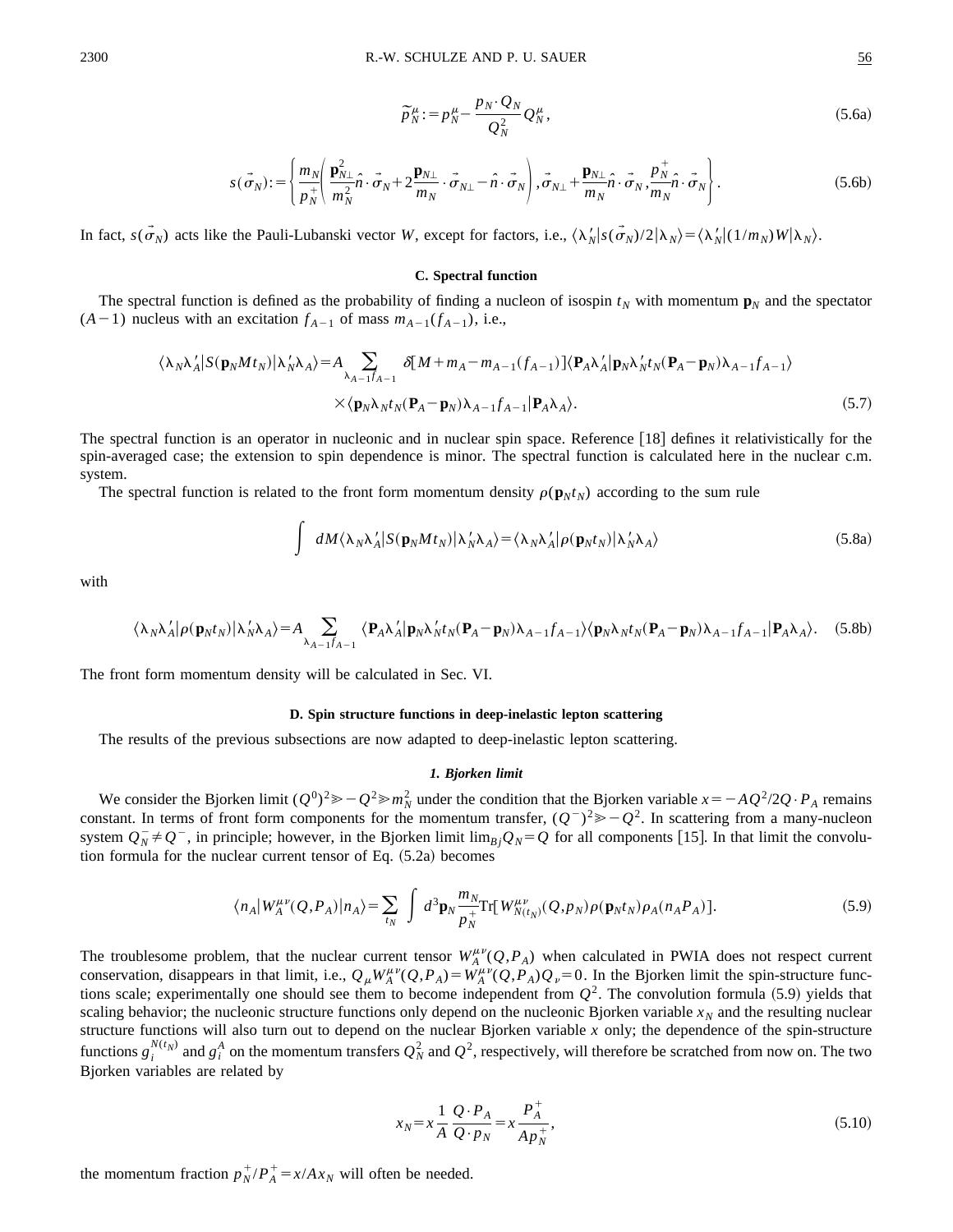#### *2. Extraction from selected current tensor matrix elements*

Extraction scheme I of Sec. III D only needs kinematic components of the nuclear current tensor; it can therefore be employed consistently in PWIA; it is our favorite extraction scheme in this paper. Using the convolution formula (5.9) for the matrix element  $(3.14)$  of the nuclear current tensor, i.e.,

$$
e_{1\mu}e_{2\nu}\langle n_A|W_A^{\mu\nu}(Q,P_A)|n_A\rangle = iA\sum_{t_N}\int d^3\mathbf{p}_N\frac{m_N}{p_N^+}\frac{1}{p_N^+}\text{Tr}\left[\left(n\cdot s(\vec{\sigma}_N)g_1^{N(t_N)}(x_N) - 2\frac{\sqrt{-Q^2}}{Q^-}e_1\cdot s(\vec{\sigma}_N)g_2^{N(t_N)}(x_N)\right)\right] \times \rho(\mathbf{p}_N t_N)\rho_A(n_A P_A)\right],\tag{5.11}
$$

convolution formulas result for  $g_i^A$  in the form

$$
g_1^A(x) = \sum_{t_N} \int \frac{d\xi}{A\xi} g_1^{N(t_N)} \left(\frac{x}{A\xi}\right) \vec{n}_A \cdot \vec{s}_N(\xi t_N n_A) |_{\vec{n}_A \parallel \hat{n}}^{\dagger},
$$
\n(5.12a)

$$
g_2^A(x) = \sum_{t_N} \int \frac{d\xi}{A\xi} \frac{1}{A\xi} g_2^{N(t_N)} \left(\frac{x}{A\xi}\right) \vec{n}_A \cdot \vec{s}_N(\xi t_N n_A) \left|\vec{n}_A\right| \hat{e}_1,\tag{5.12b}
$$

provided the front form spin distribution is defined by

$$
\vec{s}_N(\xi t_N n_A) := \int d^3 \mathbf{p}_N \delta \left( \xi - \frac{p_N^+}{P_A^+} \right) \text{Tr}[\vec{\sigma}_N \rho(\mathbf{p}_N t_N) \rho_A(n_A P_A)].
$$
\n(5.13)

The assumption  $\vec{n}_A \parallel \hat{n}$  is essential for the derivation of  $g_1^A$ , the assumption  $\vec{n}_A || \hat{e}_1$  is essential for the derivation of  $g_2^A$ . The front form spin distribution  $\vec{s}_N(\xi t_N n_A)$  will be calculated in Sec. VI for the three-nucleon bound state and in Appendix C for the deuteron. It takes on the role which the spinaveraged front form momentum distribution  $f_N(\xi t_N)$ , i.e.,

$$
f_N(\xi t_N) := \int d^3 \mathbf{p}_N \delta \left( \xi - \frac{p_N^+}{P_A^+} \right) Tr[\rho(\mathbf{p}_N t_N) \rho_A(n_A P_A)],
$$
\n(5.14a)

played for the calculation of the spin-independent structure function  $F_2^A$  in Ref. [18]. Normalization and momentum conservation implied

$$
\sum_{t_N} \int d\xi f_N(\xi t_N) = A, \qquad (5.14b)
$$

$$
\sum_{t_N} \int d\xi \xi f_N(\xi t_N) = 1. \tag{5.14c}
$$

The front form spin distribution  $\vec{s}_N(\xi t_N n_A)$  also satisfies a sum rule, i.e.,

$$
\int d\xi \vec{n}_A \cdot \vec{s}_N(\xi t_N n_A) = \langle \sigma_{N(t_N)} \rangle.
$$
 (5.15)

Thus, it is related to the spin expectation value  $\langle \sigma_{N(t_N)} \rangle$  in the polarized trinucleon bound state  $|\mathbf{P}_A n_A\rangle = |\Psi_B n_A\rangle$ , defined by

$$
\langle \sigma_{N(t_N)} \rangle = \left\langle \Psi_B n_A \middle| \sum_{i=1}^3 \left( \frac{1}{2} + t_N \tau_N(i) \right) \vec{n}_A \cdot \vec{\sigma}_N(i) \middle| \Psi_B n_A \right\rangle, \tag{5.16a}
$$

i.e., to the nucleonic contribution to the nuclear spin,  $\sigma_N(i)$ and  $\tau_N(i)$  being the nucleonic spin and isospin projection operators. The spin expectation value  $\langle \sigma_{N(t_N)} \rangle$  is given by the *S*-, *S'*-, and *D*-state probabilities  $P(S)$ ,  $P(S')$ , and *P(D)* of the trinucleon wave function according to

$$
\langle \sigma_{N(t_N)} \rangle = \begin{cases} \frac{2}{3} [P(S') - P(D)], & t_N = +\frac{1}{2} \text{(proton)},\\ P(S) + \frac{1}{3} [P(S') - P(D)], & t_N = -\frac{1}{2} \text{(neutron)}. \end{cases}
$$
(5.16b)

The sum rule is calculated in the nuclear c.m. system for which  $n_A=(0,\hat{n}_R)$ ; it does not depend on the direction of the polarization  $n_A$ .

### *3. Extraction from the full current tensor*

Extraction scheme II of Sec. III D requires the full nuclear current tensor which cannot be calculated consistently in PWIA. We only discuss the extraction according to Eqs.  $(3.16a)$  and  $(3.16b)$  for curiosity, since it was used in Ref.  $[3]$  for nonrela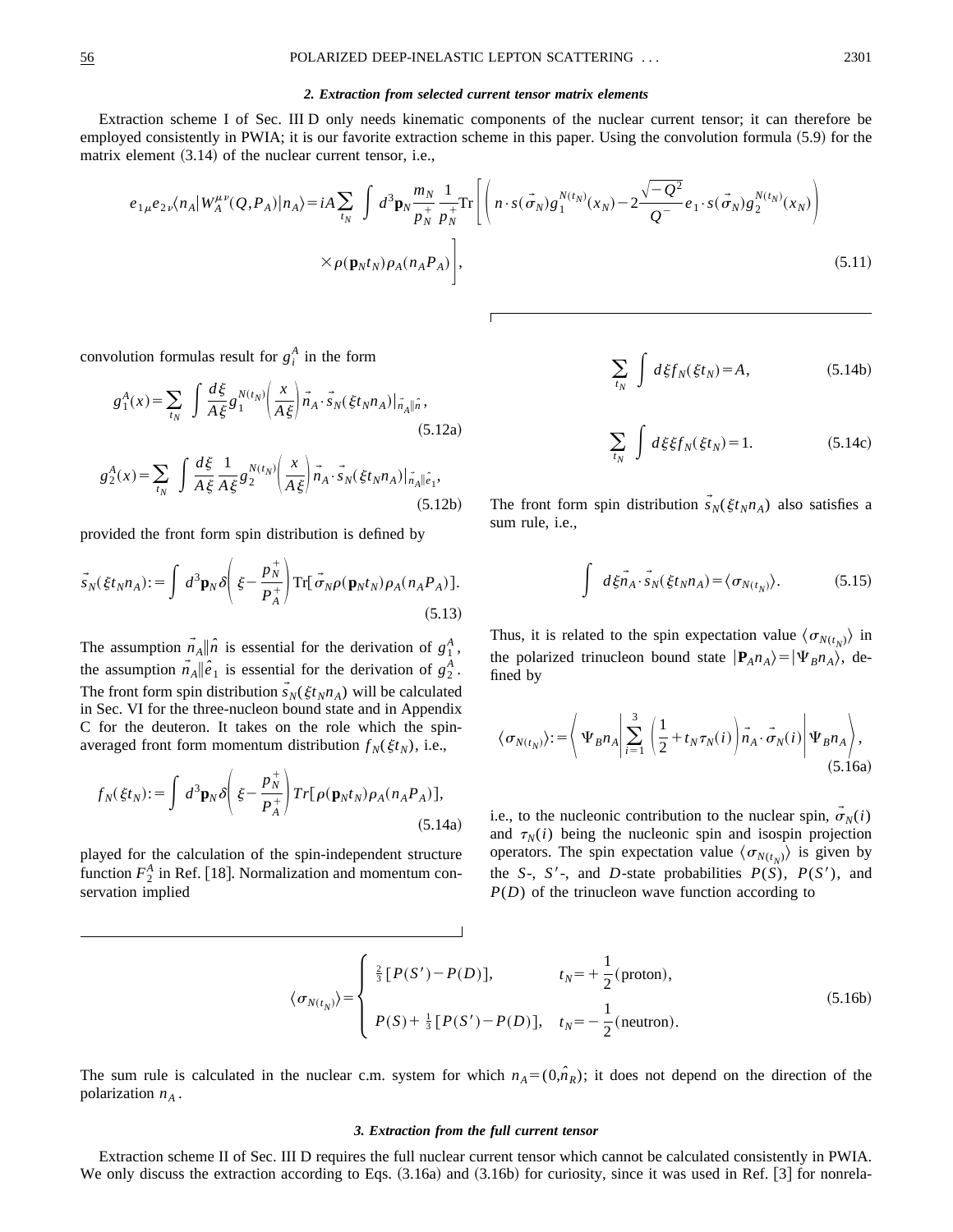tivistic phenomena. The extraction scheme II yields

$$
g_{1}^{A}(x) = -\frac{1}{A} \sum_{i_{N}} \int d^{3} \mathbf{p}_{N} \frac{m_{N}}{p_{N}^{+}} \frac{Q^{2} P_{A}^{2}}{P_{A}^{2} [Q^{2} + (Q \cdot n_{A})^{2}] - (Q \cdot P_{A})^{2}} \frac{Q \cdot P_{A}}{Q \cdot p_{N}} \text{Tr} \Bigg( \Bigg\{ \Bigg[ n_{A} \cdot s(\vec{\sigma}_{N}) - \frac{Q \cdot P_{A}}{P_{A}^{2}} \frac{P_{A} \cdot s(\vec{\sigma}_{N})}{Q \cdot n_{A}} - \Bigg( \frac{(Q \cdot n_{A})^{2}}{Q^{2}} - \frac{(Q \cdot P_{A})^{2}}{P_{A}^{2} Q^{2}} \Bigg) \frac{Q \cdot s(\vec{\sigma}_{N})}{Q \cdot n_{A}} \Bigg] g_{1}^{N(t_{N})}(x_{N}) + \Bigg[ n_{A} \cdot \tilde{s}(\vec{\sigma}_{N}) - \frac{Q \cdot P_{A}}{P_{A}^{2}} \frac{P_{A} \cdot \tilde{s}(\vec{\sigma}_{N})}{Q \cdot n_{A}} \Bigg] g_{2}^{N(t_{N})}(x_{N}) \Bigg\} \rho(\mathbf{p}_{N} t_{N}) \rho_{A}(n_{A} P_{A}) \Bigg), \tag{5.17a}
$$

$$
g_2^A(x) = \frac{1}{A} \sum_{t_N} \int d^3 \mathbf{p}_N \frac{m_N}{p_N^+} \frac{(Q \cdot P_A)^2}{P_A^2 [Q^2 + (Q \cdot n_A)^2] - (Q \cdot P_A)^2} \frac{Q \cdot P_A}{Q \cdot p_N} \text{Tr} \left( \left\{ \left[ n_A \cdot s(\vec{\sigma}_N) - \frac{Q^2 + (Q \cdot n_A)^2}{Q \cdot P_A} \frac{P_A \cdot s(\vec{\sigma}_N)}{Q \cdot n_A} + \frac{Q \cdot s(\vec{\sigma}_N)}{Q \cdot n_A} \right] \right\} \times g_1^{N(t_N)}(x_N) + \left[ n_A \cdot \tilde{s}(\vec{\sigma}_N) - \frac{Q^2 + (Q \cdot n_A)^2}{Q \cdot P_A} \frac{P_A \cdot \tilde{s}(\vec{\sigma}_N)}{Q \cdot n_A} \right] g_2^{N(t_N)}(x_N) \right\} \rho(\mathbf{p}_N t_N) \rho_A(n_A P_A) \right). \tag{5.17b}
$$

The abbreviation

$$
\widetilde{s}(\vec{\sigma}_N) := s(\vec{\sigma}_N) - \frac{Q \cdot s(\vec{\sigma}_N)}{Q \cdot p_N} p_N
$$
\n(5.18)

is introduced in Eqs.  $(5.17a)$  and  $(5.17b)$ . The choice of polarization for  $n_A$  and the approach of the Bjorken limit are noncommuting mathematical procedures. It seems to make sense to take the Bjorken limit only *after* a definite polarization  $n_A$ is assumed. In case of the polarization  $\vec{n}_A \parallel \hat{n}$ , Eq. (5.17a) yields the convolution formula Eq. (5.12a) for the spin-structure function  $g_1^A$  in the Bjorken limit; in case of the polarization  $\vec{n}_A \parallel \hat{e}_1$ , Eq. (5.17b) yields the convolution formula Eq. (5.12b) for the spin-structure function  $g_2^A$  in the Bjorken limit. Thus, there appears to be complete consistency between the two employed extraction schemes. We shall therefore use the convolution formulas  $(5.12a)$  and  $(5.12b)$  in all applications of this paper. However, that consistency is not general.

Under the assumption  $\vec{n}_A \parallel \hat{e}_1$  an alternative convolution formula for  $g_1^A$  results from Eq. (5.17a) in the Bjorken limit; under the assumption  $\vec{n}_A \parallel \hat{n}$  an alternative convolution formula for  $g_2^A$  results from Eq. (5.17b) in the Bjorken limit, i.e.,

$$
g_1^A(x) = \frac{1}{A} \sum_{t_N} \int d^3 \mathbf{p}_N \frac{m_N}{p_N^+} \frac{P_A^+}{p_N^+} \text{Tr} \left[ \left\{ \hat{e}_1 \cdot \vec{\sigma}_N + \hat{n} \cdot \vec{\sigma}_N \frac{\hat{e}_1 \cdot \mathbf{p}_{N\perp}}{m_N} \right\} g_1^{N(t_N)}(x_N) \rho(\mathbf{p}_N t_N) \rho_A(n_A P_A) \right],\tag{5.19a}
$$

$$
g_2^A(x) = \frac{1}{A} \sum_{t_N} \int d^3 \mathbf{p}_N \left( \frac{m_N}{p_N^+} \right)^2 \frac{P_A^+}{p_N^+} \text{Tr} \left[ \left( \left\{ \hat{n} \cdot \vec{\sigma}_N \left[ 1 - \left( \frac{p_N^+}{m_N} \right)^2 + \frac{\mathbf{p}_{NL}^2}{p_N^+ m_N} \right] + \frac{p_N^+ \mathbf{p}_{NL} \cdot \vec{\sigma}_N}{m_N^2} \right\} g_1^{N(t_N)}(x_N) \right. \right. \\ \left. + \left[ \hat{n} \cdot \vec{\sigma}_N \left( 1 + \frac{(\hat{e}_1 \cdot \mathbf{p}_N)^2}{m_N^2} \right) - \frac{\mathbf{p}_{N\perp} \cdot \vec{\sigma}_N}{p_N^+} \right] g_2^{N(t_N)}(x_N) \right) \rho(\mathbf{p}_N t_N) \rho_A(n_A P_A) \right]. \tag{5.19b}
$$

The alternative convolution formulas Eqs.  $(5.19a)$  and  $(5.19b)$ , are structurely different from those of Eqs.  $(5.12a)$  and  $(5.12b)$ . They contain terms proportional to  $\mathbf{p}_{N\perp}$  which cannot be expressed by the front form spin distribution  $\vec{s}_N(\xi t_N n_A)$ . Though the spin-structure functions  $g_1^A$  and  $g_2^A$  are Lorentz scalars, independent from the nuclear polarization, the ones approximately calculated remain dependent. We notice that dependence with amazement, especially, since in the instant form description of quasielastic scattering no such dependence arises. However, we have checked the quantitative differences of the convolution formulas (5.12a) and (5.19a) for  $g_1^A$ ; the differences are not resolvable on the plots shown later.

#### **VI. FRONT FORM MOMENTUM DENSITY OF THE TRINUCLEON BOUND STATE AND SPIN DISTRIBUTION**

In this section the front form momentum density  $\rho(\mathbf{p}_N t_N)$  of Eq. (5.8b) is calculated for the trinucleon bound state, i.e., for  $A=3$ . It is calculated as an operator in nucleonic and nuclear spin space. Introducing the spin-dependent operator

$$
\langle \lambda'_i | O_i(\lambda'_N \lambda_N) | \lambda_i \rangle = \delta_{\lambda'_i \lambda'_N} \delta_{\lambda_i \lambda_N}
$$
\n(6.1)

for nucleon *i* by its matrix elements, the front form momentum density  $\rho(\mathbf{p}_N t_N)$  is related to the nuclear bound state  $|\mathbf{P}_A \lambda_A \rangle$ with spin projection  $\lambda_A$ , i.e.,

$$
\langle \lambda_N \lambda'_A | \rho(\mathbf{p}_N t_N) | \lambda'_N \lambda_A \rangle = \left\langle \mathbf{P}_A \lambda'_A \middle| \sum_i \delta^3(\mathbf{p}_N - \mathbf{p}_i) O_i(\lambda'_N \lambda_N) \delta_{t_N t_i} \middle| \mathbf{P}_A \lambda_A \right\rangle, \tag{6.2a}
$$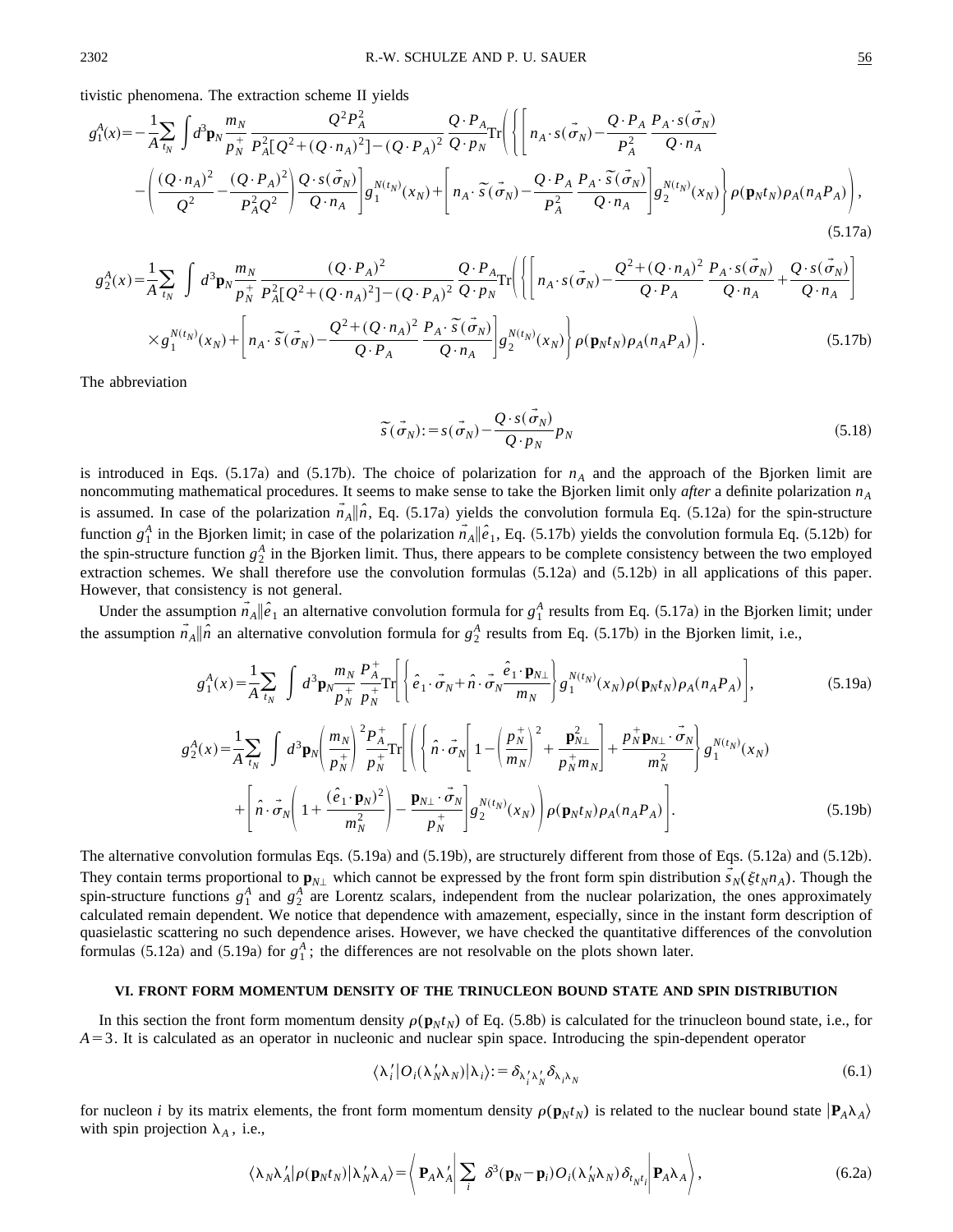$$
\langle \lambda_N \lambda'_A | \rho(\mathbf{p}_N t_N) | \lambda'_N \lambda_A \rangle = \frac{A}{P_A^+} \left\langle \mathbf{P}_A \lambda'_A \right| \delta \left( \frac{p_N^+}{P_A^+} - \frac{p_1^+}{P_A^+} \right) \delta^2 (\mathbf{p}_{N\perp} - \mathbf{p}_{1\perp}) O_1(\lambda'_N \lambda_N) \delta_{t_N t_1} \Bigg| \mathbf{P}_A \lambda_A \right). \tag{6.2b}
$$

In the operator the front form momentum fraction  $p_N^+/P_A^+$  is introduced.

The single-nucleon front form momenta  $\mathbf{p}_i$  are related to the c.m. momentum  $P_A$  and to the internal front form momenta  $\mathbf{k}_{i\perp}$  and the front form momentum fractions  $\xi_i$  by

$$
\mathbf{P}_{A\perp} = \sum_{j} \mathbf{p}_{j\perp} , \qquad (6.3a)
$$

$$
P_A^+ = \sum_j \ p_j^+, \tag{6.3b}
$$

$$
\mathbf{k}_{i\perp} = \mathbf{p}_{i\perp} - \frac{p_i^+}{P_A^+} \mathbf{P}_{A\perp} ,
$$
 (6.3c)

$$
\xi_i = \frac{p_i^+}{p_A^+}.\tag{6.3d}
$$

The internal single-nucleon momenta  $(\mathbf{k}_{i\perp}\xi_i)$  satisfy the two constraints  $\Sigma_i$ **k**<sub>*i*</sub> = 0 and  $\Sigma_i$  $\xi$ <sub>*i*</sub>=1. For the calculation of the front form momentum density the nuclear c.m. system is assumed, i.e.,  $P_{A\perp} = 0$  and  $P_A^+ = m_A$ . The internal part of the nuclear bound state  $|\mathbf{P}_A \lambda_A\rangle$  is a mass eigenstate as in Eq.  $(2.11)$ , a proper state of relativistic quantum mechanics; however, when the interactions are added to the square of the free mass operator, the resulting eigenvalue equation becomes  $[16]$  formally identical with the eigenvalue equation for an internal nonrelativistic Hamiltonian. Thus, the relativistic mass eigenstate can be identified with the nonrelativistic ground state  $|\Psi_B \lambda_A \rangle$  of internal motion; it was already used in Eq.  $(5.16a)$ . The mass eigenstate is independent of any choice of the dynamics; it is represented here in terms of front form variables for momenta and spin. However, that identification of  $|P_A \lambda_A \rangle$  with  $|\Psi_B \lambda_A \rangle$  has one serious drawback: Rotational invariance is violated, since  $|\Psi_B \lambda_A\rangle$  is an eigenstate of an angular momentum operator, built up from the operators of constituents without interactions. That violation  $[17]$  gives rise to the well-known ambiguities when elastic form factors are extracted from approximately computed current matrix elements. The same ambiguities are likely to reoccur in the present context when extracting structure functions from an approximately computed current tensor. This paper does not explore those ambiguities in full, but at least it compares two extraction schemes according to Secs. III D, V D 2, and V D 3 which weight spin matrix elements differently, but which yield spin-structure functions numerically almost indistinguishable. In view of that shortcoming, the suggestion of Ref.  $[19]$  to construct relativistic mass eigenstates directly is an interesting alternative, but it has not yet matured such that it can be employed simultaneously in the two- and three-nucleon systems.

The internal single-nucleon momenta  $(\mathbf{k}_i, \xi_i)$  are extended to the standard three-dimensional form of on mass shell particles

$$
k_i^+ = \xi_i M_0, \qquad (6.4a)
$$

$$
k_i^- = \frac{m_i^2 + \mathbf{k}_{i\perp}^2}{k_i^+},
$$
 (6.4b)

$$
\vec{k}_i = \left[ k_i^1, k_i^2, \frac{1}{2} \left( \xi_i M_0 - \frac{m_i^2 + \mathbf{k}_{i\perp}^2}{\xi_i M_0} \right) \right]
$$
(6.4c)

with

$$
M_0 = \left(\sum_j \frac{m_j^2 + k_{j\perp}^2}{\xi_j}\right)^{1/2}
$$
 (6.4d)

and  $k_i^2 = m_i^2$ . That three-dimensional form  $\vec{k}_i$  is also constrained by  $\Sigma_i \vec{k}_i = 0$ . The internal momenta  $\vec{k}_i$  are therefore related to the Jacobi momenta  $(\overline{pq})$ , in which the ground state  $|\Psi_B \lambda_A \rangle$  usually is given, by

$$
\vec{p} = \frac{1}{2} (\vec{k}_2 - \vec{k}_3),
$$
\n(6.5a)

$$
\vec{q} = -\vec{k}_1,\tag{6.5b}
$$

assuming equal masses  $m_i = m_N$  for the three nucleons. Thus, a complete transformation of the wave function to the internal front form momenta ( $\mathbf{k}_{i\perp} \xi_i$ ) and the front form spins is possible. However, the front form momentum density  $\rho(\mathbf{p}_N t_N)$  samples the front form properties of a single nucleon according to Eq.  $(6.2b)$ . Thus, a mixed set of momenta  $(p\mathbf{k}_{1\perp}\xi_1)$  is preferable in terms of which the Jacobi momenta can be expressed, i.e.,

$$
\vec{p} = \vec{p},\tag{6.6a}
$$

$$
\vec{q} = \left[ -k_1^1, -k_1^2, -\frac{1}{2} \left( \xi_1 M_0 - \frac{m_N^2 + \mathbf{k}_{1\perp}^2}{\xi_1 M_0} \right) \right].
$$
 (6.6b)

In this representation the multicoordinate quantity  $M_0$  becomes

$$
M_0 = \left[ \frac{4(m_N^2 + p^2) + \mathbf{k}_{1\perp}^2}{1 - \xi_1} + \frac{m_N^2 + \mathbf{k}_{1\perp}^2}{\xi_1} \right]^{1/2} \tag{6.6c}
$$

with the notation  $p^2 = \vec{p}^2$  in the remainder of this section. Equation  $(6.6c)$  holds only approximately; it neglects angledependent terms  $\vec{p} \cdot \mathbf{k}_{1\perp} / m_N^2$  which are, however, small for the physically relevant momenta in a nuclear bound state. The relativistic trinucleon bound state wave function takes the following form in that mixed representation: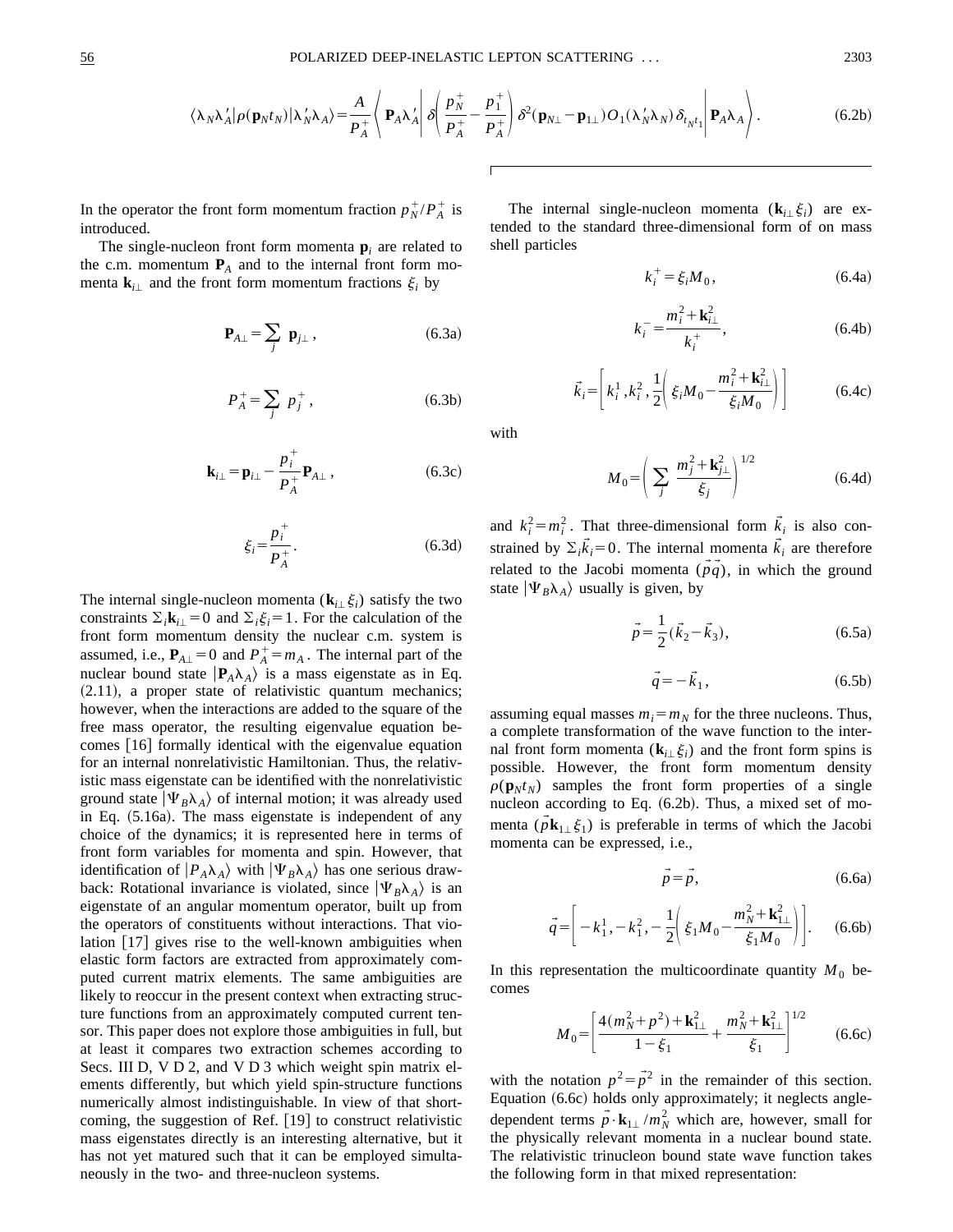$$
\langle \vec{p} \mathbf{k}_{1\perp} \xi_1 \lambda_1 s_2 s_3 t_1 t_2 t_3 | \Psi_B \lambda_A \rangle = \sum_{s_1} \langle \lambda_1 | R_M^+ (\mathbf{k}_{1\perp} \xi_1 p^2) | s_1 \rangle \sqrt{\left| \frac{\partial (\vec{p} \vec{q})}{\partial (\vec{p} \mathbf{k}_{1\perp} \xi_1)} \right|} \langle \vec{p} \vec{q} (\mathbf{k}_{1\perp} \xi_1 p^2) s_1 s_2 s_3 t_1 t_2 t_3 | \Psi_B \lambda_A \rangle. \tag{6.7}
$$

The transformation of momenta requires the Jacobi determinant

$$
\left| \frac{\partial (\vec{p} \vec{q})}{\partial (\vec{p} \mathbf{k}_{1\perp} \xi_1)} \right| = \left| \frac{\partial q^3}{\partial \xi_1} (\mathbf{k}_{1\perp} \xi_1 p^2) \right| = \frac{M_0(\mathbf{k}_{1\perp} \xi_1 p^2)}{4 \xi_1 (1 - \xi_1)};
$$
\n(6.8)

in Eq. (6.8) the argument list of  $M_0$  is made explicit. Only the spin of nucleon 1 is Melosh rotated. The rotation matrix  $R_M$ depends on  $k_1$ , but through  $M_0$  on all internal variables  $(\mathbf{k}_i \, \xi_i)$ , therefore also on  $p^2$ ; this is the reason why its argument  $k_1$ is changed to the argument list  $(\mathbf{k}_{1\perp} \xi_1 p^2)$ , i.e.,

$$
R_M(\mathbf{k}_{1\perp}\xi_1 p^2) = \frac{m_N + \xi_1 M_0 + i(\sigma_N^1 k_1^2 - \sigma_N^2 k_1^1)}{\sqrt{(m_N + \xi_1 M_0)^2 + \mathbf{k}_{1\perp}^2}},\tag{6.9}
$$

in contrast to the notation in Eq.  $(2.15c)$ . The spins of the nucleons 2 and 3 are still taken to be canonical, since the expectation value  $(6.2b)$  sums over that spin dependence.

The front form momentum density is calculated according to

$$
\langle \lambda_N \lambda'_A | \rho(\mathbf{p}_N t_N) | \lambda'_N \lambda_A \rangle = \frac{A}{P_A^+ t_2 t_3} \sum_{s'_1 s_1 s_2 s_3} \int d^3 \vec{p} \left| \frac{\partial q^3}{\partial \xi} (\mathbf{p}_{N\perp} \xi p^2) \right| \langle \lambda_N | R_M^+ (\mathbf{p}_{N\perp} \xi p^2) | s_1 \rangle \langle s'_1 | R_M (\mathbf{p}_{N\perp} \xi p^2) | \lambda'_N \rangle
$$
  
 
$$
\times \langle \Psi_B \lambda'_A | \vec{p} \vec{q} (\mathbf{p}_{N\perp} \xi p^2) s'_1 s_2 s_3 t_N t_2 t_3 \rangle \langle \vec{p} \vec{q} (\mathbf{p}_{N\perp} \xi p^2) s_1 s_2 s_3 t_N t_2 t_3 | \Psi_B \lambda_A \rangle |_{\xi = p_N^+ / P_A^+}.
$$
 (6.10)

At this stage we go back to the corresponding instant form momentum density  $\rho(\vec{p}_N t_N)$  which reads, in the nuclear c.m. system,

$$
\langle s_{N}s'_{A} | \rho(\vec{p}_{N}t_{N}) | s'_{N}s_{A} \rangle = \left\langle \Psi_{B}s'_{A} \middle| \sum_{i} \delta(\vec{p}_{N} - \vec{k}_{i}) O_{i}(s'_{N}s_{N}) \delta_{t_{N}t_{i}} \middle| \Psi_{B}s_{A} \right\rangle
$$
  
\n
$$
= A \sum_{t_{2}t_{3}} \sum_{s_{2}s_{3}} \int d^{3} \vec{p} \langle \Psi_{B}s'_{A} | \vec{p}(-\vec{p}_{N}) s'_{N}s_{2}s_{3}t_{N}t_{2}t_{3} \rangle \langle \vec{p}(-\vec{p}_{N}) s_{N}s_{2}s_{3}t_{N}t_{2}t_{3} | \Psi_{B}s_{A} \rangle
$$
  
\n
$$
= \frac{1}{2} \left\langle s_{N}s'_{A} \middle| \rho_{0}(p_{N}t_{N}) + \rho_{1}(p_{N}t_{N}) \vec{\sigma}_{N} \cdot \vec{\sigma}_{A} + \rho_{2}(p_{N}t_{N}) \left( \frac{\vec{\sigma}_{N} \cdot \vec{p}_{N} \vec{\sigma}_{A} \cdot \vec{p}_{N}}{\vec{\rho}_{N}^{2}} - \frac{1}{3} \vec{\sigma}_{N} \cdot \vec{\sigma}_{A} \right) \middle| s'_{N}s_{A} \right\rangle
$$
  
\n
$$
= \frac{1}{2} \int p^{2} dp \left\langle s_{N}s'_{A} \middle| \vec{p}_{0}(p_{N}pt_{N}) + \vec{p}_{1}(p_{N}pt_{N}) \vec{\sigma}_{N} \cdot \vec{\sigma}_{A} + \vec{p}_{2}(p_{N}pt_{N}) \left( \frac{\vec{\sigma}_{N} \cdot \vec{p}_{N} \vec{\sigma}_{A} \cdot \vec{p}_{N}}{\vec{p}_{N}^{2}} - \frac{1}{3} \vec{\sigma}_{N} \cdot \vec{\sigma}_{A} \right) \middle| s'_{N}s_{A} \right\rangle.
$$
  
\n(6.11)

The first step gives the definition. In the next two steps of Eq.  $(6.11)$  the spin structure of the instant form momentum density  $\rho(\vec{p}_{N}t_N)$  is recalled; in the last step it is realized that that spin structure already holds after integration on  $\hat{p}$ , i.e., prior to the  $\rho(p_N t_N)$  is recalled; in the last step it is realized that that spin structure already holds after integration on p, i.e., prior to the integration on the magnitude p of  $\vec{p}$ . The functions  $\vec{p}_0$ ,  $\vec{p}_1$ , and  $\vec$ used for calculating the front form momentum density. Since the calculation is carried out in the nuclear c.m. system, the canonical and front form spins of the nucleus are identical, thus,  $|\Psi_B \lambda_A\rangle = |\Psi_B s_A\rangle$  and therefore

$$
\langle \lambda_N \lambda'_A | \rho(\mathbf{p}_N t_N) | \lambda'_N \lambda_A \rangle = \frac{1}{2} \frac{1}{P_A^+} \int p^2 dp \left| \frac{\partial q^3}{\partial \xi} (\mathbf{p}_{N\perp} \xi p^2) \right| \left\langle \lambda_N \lambda'_A \right| R_M^+(\mathbf{p}_{N\perp} \xi p^2) \left| \rho_0(q p t_N) + \overline{\rho}_1(q p t_N) \vec{\sigma}_N \cdot \vec{\sigma}_A + \overline{\rho}_2(q p t_N) \right|
$$
  
 
$$
\times \left( \frac{\vec{\sigma}_N \cdot \vec{q} \vec{\sigma}_A \cdot \vec{q}}{\vec{q}^2} - \frac{1}{3} \vec{\sigma}_N \cdot \vec{\sigma}_A \right) \Bigg| \Bigg|_{\vec{q} = \vec{q}(\mathbf{p}_{N\perp} \xi p^2)} R_M(\mathbf{p}_{N\perp} \xi p^2) \Bigg| \lambda'_N \lambda_A \Bigg\rangle \Bigg|_{\xi = p_N^+/P_A^+}.
$$
 (6.12)

The result (6.12) requires the replacement of the Jacobi momentum  $\vec{q}$  as  $\vec{q}(\mathbf{p}_{N\perp}\xi p^2)$  by the front form momenta ( $\mathbf{p}_{N\perp}\xi$ ) according to the prescription of Eq. (6.6b), given there in terms of  $(\mathbf{k}_{1\perp}\xi_1)$ .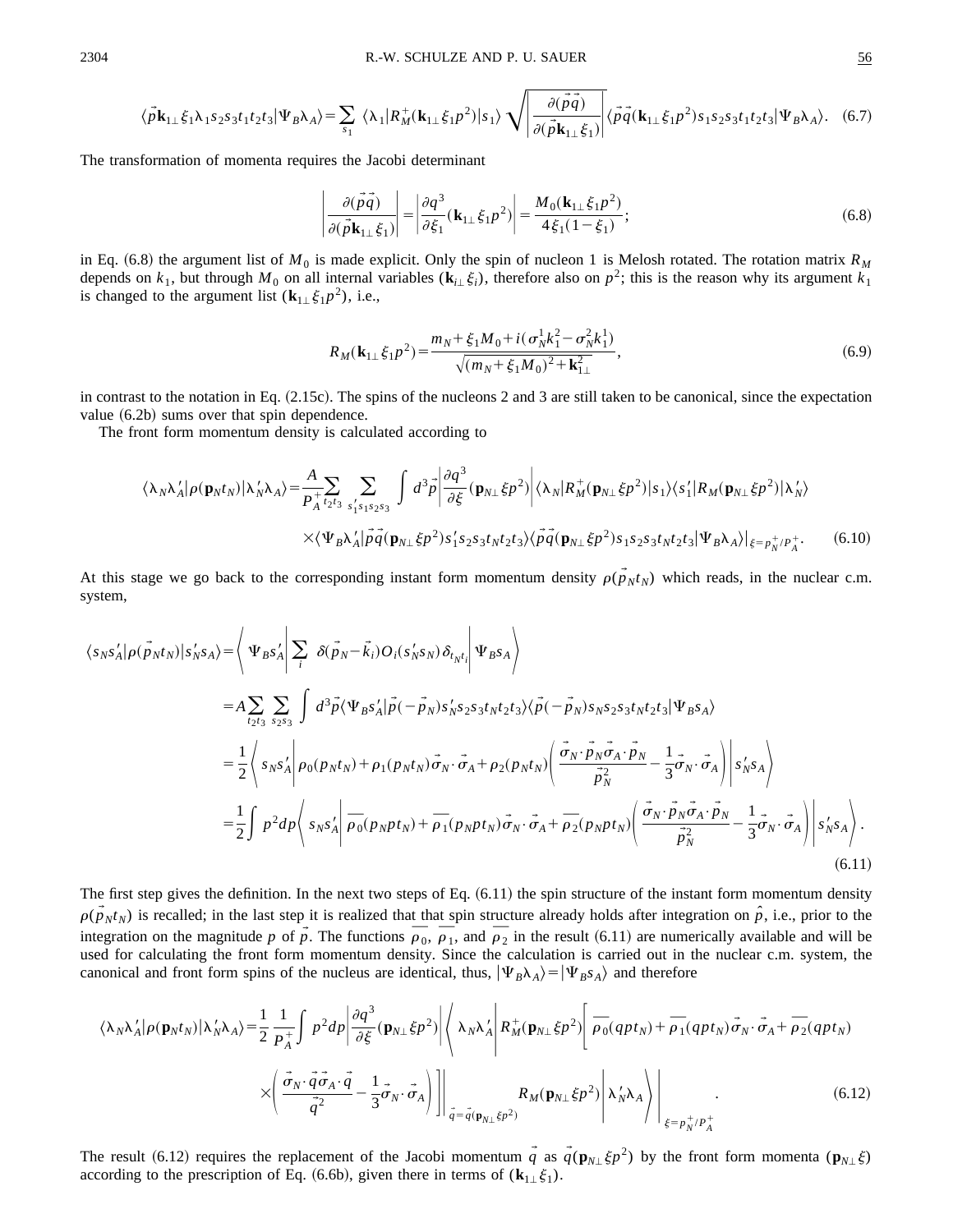The determination of the spin-structure functions  $g_1^A$  and  $g_2^A$  in deep-inelastic lepton scattering according to Eqs. (5.19) requires the full spin-dependent momentum density  $\rho(\mathbf{p}_N t_N)$ ; however, the determination according to Eqs. (5.12) which this paper prefers needs the front form spin distribution  $\vec{s}_N(\xi t_N n_A)$  only, i.e.,

$$
\vec{s}_{N}(\xi t_{N}n_{A}) = \frac{1}{2} \int d^{2} \mathbf{p}_{N\perp} \int p^{2} dp \left| \frac{\partial q^{3}}{\partial \xi} (\mathbf{p}_{N\perp} \xi p^{2}) \right| \sum_{i=1}^{3} \text{Tr}[\vec{\sigma}_{N} R_{M}^{+} (\mathbf{p}_{N\perp} \xi p^{2}) \sigma_{N}^{i} R_{M} (\mathbf{p}_{N\perp} \xi p^{2})] \times \left[ \overline{\rho}_{1} (q p t_{N}) n_{A}^{i} + \overline{\rho}_{2} (p_{N} p t_{N}) \left( \frac{q^{i} \vec{n}_{A} \cdot \vec{q}}{\vec{q}^{2}} - \frac{1}{3} n_{A}^{i} \right) \right] \Big|_{\vec{q} = \vec{q} (\mathbf{p}_{N\perp} \xi p^{2})} . \tag{6.13}
$$

The front form spin distribution  $\vec{s}_N(\xi t_N n_A)$  was already introduced in Eq.  $(5.13)$ . The calculations of this paper are based on it.

# **VII. RESULTS AND DISCUSSION**

The spin-structure functions  $g_1^A$  and  $g_2^A$  of deep-inelastic lepton scattering are calculated according to Eqs. (5.12). We use the theoretical apparatus developed for the deuteron in Appendices A–C as well and therefore discuss deep-inelastic lepton scattering from the deuteron and the three-nucleon bound states simultaneously. We shall abbreviate the label  $N(t_N)$  from now on by *p* and *n* for  $t_N = +\frac{1}{2}$  and  $t_N = -\frac{1}{2}$ , differentiating proton and neutron contributions, respectively.

# **A. Front form spin distribution**

The deuteron and  ${}^{3}$ He front form spin distributions  $\vec{s}_N(\xi t_N n_A)$  are displayed as functions of the momentum fraction  $\xi$  in Figs. 1 and 2. The components  $\vec{n}_A \cdot \vec{s}_N(\xi t_N n_A)$  are given for longitudinal and transverse polarizations, i.e., for  $\vec{n}_A = \hat{n}$  and  $\vec{n}_A = \hat{e}_1$ , respectively. They are split into proton and neutron contributions. The calculation is based on relativistic mass eigenstates which are obtained  $\lceil 16 \rceil$  by reinterpreting nonrelativistic bound states. Their wave functions are derived from the Paris potential  $[20]$  for the deuteron and for the trinucleon bound state.

#### *1. Deuteron*

The employed relativitic deuteron wave function is obtained from a nonrelativistic one, characterized by the *S*- and *D*-state probabilities, i.e.,  $P(S) = 94.23\%$  and  $P(D) = 5.77\%$ . The effective nucleon polarization  $\langle \sigma_{N(t_N)} \rangle$ is defined in Eq.  $(5.16a)$ ; it is related to the wave function probabilities according to Eq.  $(C8)$  of Appendix C; in the isoscalar deuteron it is the same for proton and neutron; the employed wave function yields the specific values  $\langle \sigma_p \rangle = \langle \sigma_n \rangle = 0.457$ . The proton and neutron components of the front form spin distribution  $\vec{s}_N(\xi t_N n_A)$  are shown in Fig. 1. They are identical. Furthermore, their longitudinal and transverse components are indistinguishable on the scale of the plot.

# *2. Trinucleon bound state* **<sup>3</sup>***He*

The employed relativistic trinucleon wave function is obtained from a nonrelativistic one, computed in Refs.  $[21,22]$ . It is characterized by the  $S<sub>-</sub>$ ,  $S'$ -, and *D*-state probabilities  $P(S) = 90.36\%$ ,  $P(S') = 1.38\%$ , and  $P(D) = 8.25\%$ . The effective nucleon polarization  $\langle \sigma_{N(t_N)} \rangle$  is defined in Eq. (5.16a) of Sec. V; it is related to the wave function probabilities according to Eq.  $(5.16b)$ ; the employed wave function yields the specific values  $\langle \sigma_n \rangle = 0.881$  and  $\langle \sigma_p \rangle = -0.046$ . The neutron component is also in the front form spin distribution of overwhelming importance as Fig. 2 shows; this fact holds true for longitudinal and transverse polarizations. In the front form spin distribution of  ${}^{3}H$  the proton and neutron change roles. Thus, the technical tools for calculating the  ${}^{3}$ H spinstructure functions are also available, but no such calculation is done in this paper.

We expected that the Melosh rotation from canonical to front form spin is a sizable relativistic effect, important for the actual magnitude and shape of the front form spin distributions. This expectation did not turn out to be true; leaving the Melosh rotations out, i.e., putting them to unity in Eq.  $(C7)$  for the deuteron and in Eq.  $(6.13)$  for <sup>3</sup>He creates minute changes of less than 0.1% in the distributions outside zeros; the changes are invisible in the plots. In both cases, deuteron and  ${}^{3}$ He, the front form spin distributions are peaked around  $\xi = 1/A$ . The approximation

$$
\vec{n}_A \cdot \vec{s}_{Napp}(\xi t_N n_A) = \delta \left( \xi - \frac{1}{A} \right) \langle \sigma_{N(t_N)} \rangle \tag{7.1}
$$

is a simple one; it is independent from the direction  $n_A$  of the nuclear polarization. When calculating the nuclear spinstructure functions  $g_i^A$  later on, it will turn out to also be a reliable one for both nucleonic distributions in both nuclei. It is poorest for the  ${}^{3}$ He proton distribution in longitudinal polarization whose peaking around  $\xi = 1/A$  is least pronounced. However, the proton contribution to the  ${}^{3}$ He spin-structure functions will turn out to be small anyhow.

# **B.** Nucleonic spin-structure functions  $g_i^{N(t_N)}$

The nuclear spin-structure functions  $g_i^A$  are calculated according to the convolution formulas  $(5.12)$ . The convolution formulas require a parametrization of the nucleonic spinstructure functions  $g_i^{N(t_N)}$ . We employ the parametrization of Ref. [23]; it is displayed in Figs. 3 and 4. The parametrization of  $g_1^{N(t_N)}$  in Ref. [23] accounts for the experimental proton data  $[24]$  and satisfies the Bjorken sum rule  $[25]$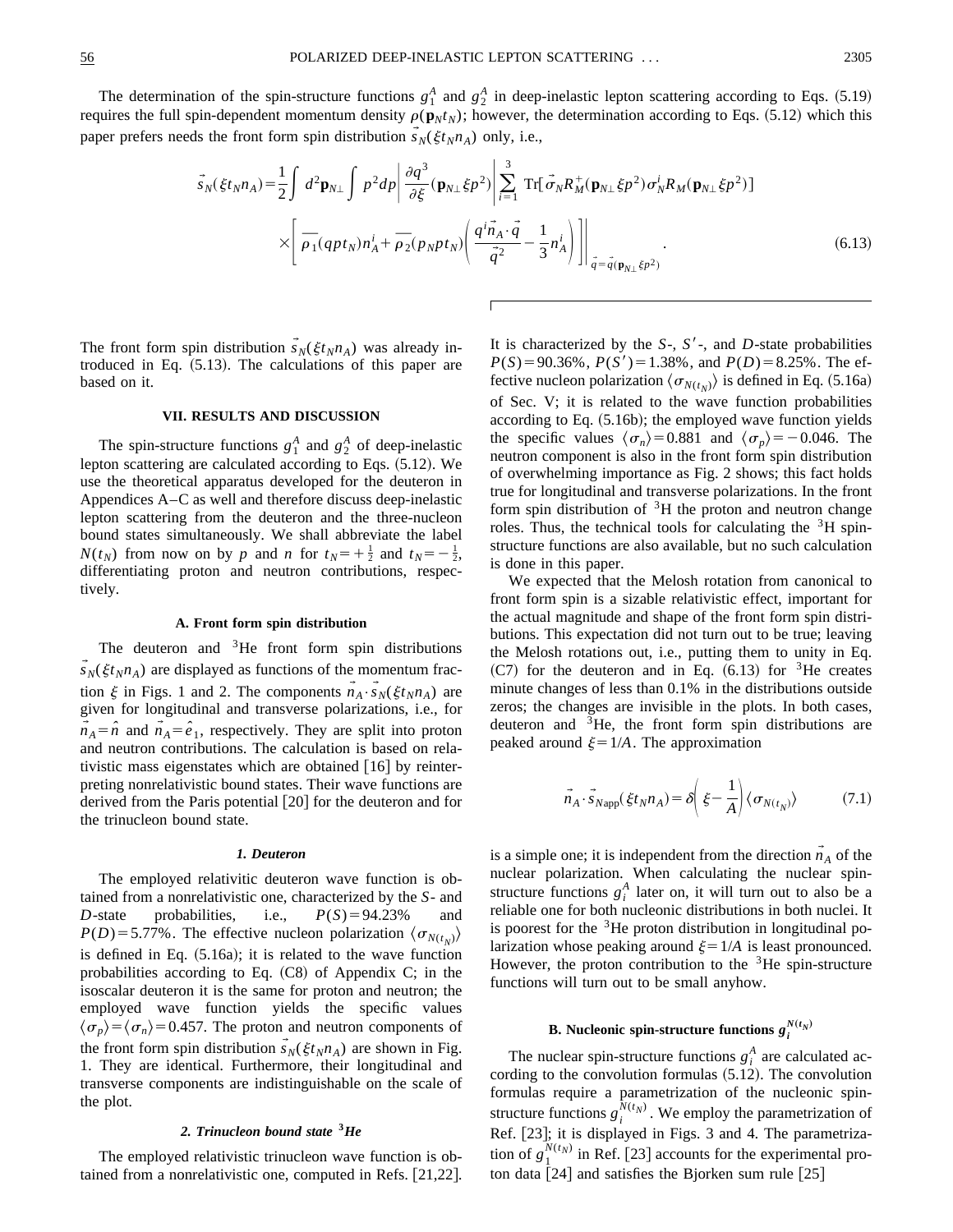

FIG. 1. Components  $\vec{n}_A \cdot \vec{s}_N(\xi t_N n_A)$  of the deuteron front form spin distribution as a function of the momentum fraction  $\xi$ . Neutron and proton components are identical. The longitudinal and transverse contributions, i.e., the contributions for  $\vec{n}_A = \hat{n}$  and  $\vec{n}_A = \hat{e}_1$ , respectively, are indistinguishable on the chosen scale.

$$
\int dx_N [g_1^p(x_N) - g_1^n(x_N)] = \frac{1}{6} \frac{g_A}{g_V},
$$
\n(7.2)

 $g_A$  and  $g_V$  being the axial and vector coupling constants of the nucleon. The parametrization of  $g_2^{N(t_N)}$  is based on the twist-2 prescription of Ref.  $[26]$  which relates both nucleonic spin-structure functions by

$$
g_2^{N(t_N)}(x_N) = -g_1^{N(t_N)}(x_N) + \int_{x_N}^1 \frac{dx'_N}{x'_N} g_1^{N(t_N)}(x'_N). \quad (7.3)
$$

The first data  $[14]$  for  $g_2^p$ , referring to the momentum transfer range 1 GeV<sup>2</sup> $\leq$  -  $Q^2$  $\leq$  10 GeV<sup>2</sup>, are consistent with that prescription, though the experimental precision is still unsatisfactorily poor.

The proton and neutron spin-structure functions  $g_1^{N(t_N)}$ and  $g_2^{N(t_N)}$  are of comparable magnitude, though of different sign, in the parametrization of Figs. 3 and 4. This characteristic is decisive for the successful extraction of the neutron spin-structure functions from  ${}^{3}$ He data. This characteristic



FIG. 2. Component  $\vec{n}_A \cdot \vec{s}_N(\xi t_N n_A)$  of the <sup>3</sup>He front form spin distribution as function of the momentum fraction  $\xi$ . Neutron and proton components are shown for longitudinal and transverse polarizations, i.e., for  $\vec{n}_A = \hat{n}$  and  $\vec{n}_A = \hat{e}_1$ , respectively. The neutron components are given by the dotted curve; on the chosen scale of the plot, they coincide for both cases of polarization. The longitudinal (transverse) proton component is displayed as short-dashed (longdashed) curve; the small proton components are also shown in an enlarged scale on the right side of the figure.



FIG. 3. Nucleonic spin-structure functions  $g_1^{N(t_N)}$  and  $g_2^{N(t_N)}$  as functions of the nucleonic Bjorken variable  $x_N$  in the scaling limit. The neutron spin-structure functions are shown as dotted curves, the proton ones as dashed curves, all in the parametrization of Ref. [23],  $g_2^{N(t_N)}$  according to the twist-2 prescription of Ref. [26]. The data for the proton spin-structure function  $g_1^p$  are taken from Ref. [24]; only the statistical errors are shown. Older SLAC data for  $g_1^p$  referred to in Ref. [24] are not plotted.

does not hold for the parametrization of  $g_1^{N(t_N)}$  according to Ref. [27], which seems, however, to be invalidated by the existing proton data  $[24]$ .

# **C.** Nuclear spin-structure functions  $g_i^A$

The deuteron and <sup>3</sup>He spin-structure functions  $g_1^A$  and  $g_2^A$  are calculated using the convolution formulas  $(5.12)$ . The predictions are displayed in Figs. 5 and 6, respectively. They are broken up into proton and neutron contributions. The neutron contribution dominates the  ${}^{3}$ He spin-structure functions; the proton contribution is insignificant for  ${}^{3}$ He. In contrast, the proton and neutron make contributions of comparable magnitude, but of opposite sign to the deuteron spinstructure functions. Both results are due to the fact that proton and neutron spin structure functions  $g_i^{N(t_N)}$  are of comparable size. Experimental data on the deuteron and <sup>3</sup>He spin-structure function  $g_1^A$  and on the deuteron spinstructure function  $g_2^A$  have recently become available, i.e., Refs. [12,13,10,11,14], respectively.



FIG. 4. Weighted nucleonic spin-structure functions  $x_N g_2^{N(t_N)}$  as functions of the nucleonic Bjorken variable  $x_N$  in the scaling limit. The neutron spin-structure function is shown as dotted curve, the proton one as dashed curve, both in the parametrization of Ref.  $[23]$ according to the twist-2 prescription of Ref. [26]. The data for the proton spin-structure function  $g_2^p$  are taken from Ref. [14]; they refer to two distinct scattering angles of the lepton,  $\Theta_e = 4.5^\circ$  and  $\Theta_e$  = 7.0°, indicated by solid dots and solid rectangles, respectively; only the statistical errors are shown.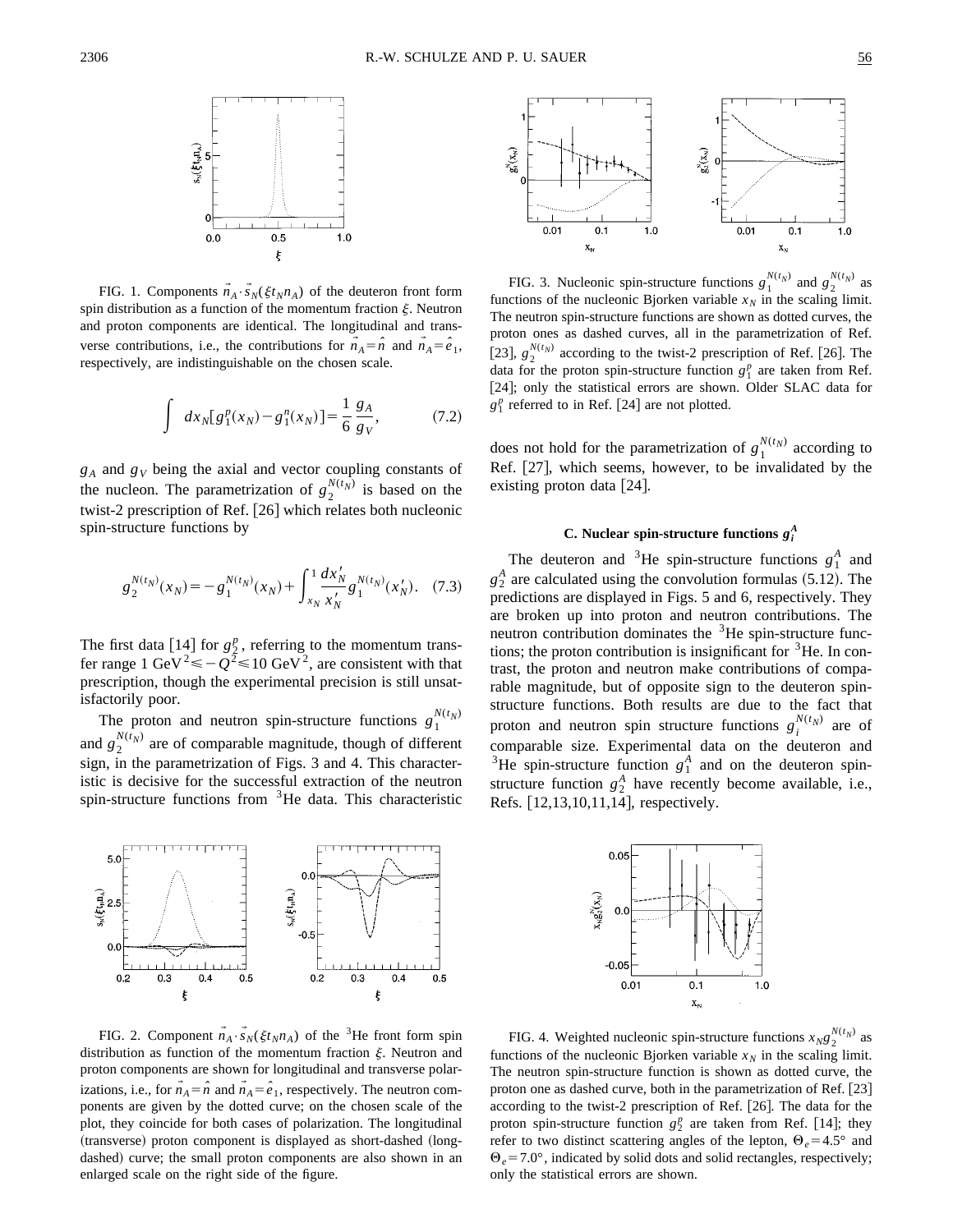

 $\mathbf x$ 

FIG. 5. Deuteron spin-structure functions  $g_1^A$  and  $g_2^A$  as functions of the Bjorken variable *x*. They are derived from the convolution formulas  $(5.12)$  using the parametrizations of Fig. 3 for the nucleonic structure functions. The full results are shown as solid curves; the neutron and proton contributions are given by the dotted and dashed curves, respectively.

 $\mathbf{x}$ 

The deuteron data  $[12-14]$  refer to a momentum transfer range 1 GeV<sup>2</sup> $\leq$  -  $Q^2$  $\leq$  15 GeV<sup>2</sup>; we assume them to scale and therefore consider the description in scaled approximation developed in this paper as appropriate. Figure 7 compares the data with the predictions of Fig. 5. The experimental error bars for the quantity  $xg_1^A$  in Ref. [13] have become quite small indicating that the theoretical spin-structure function changes sign at too large a value for the scaling variable *x*; furthermore its peak is also shifted to too large *x* values. Thus, as a consequence, also the assumed parametrization of the neutron spin-structure function  $g_1^n$  appears to be slightly inconsistent with the data. In contrast, due to sizable error bars the first data [14] for  $xg_2^A$  cannot be considered a stringent test of the assumed  $g_2^{N(t_N)}$ .

The  ${}^{3}$ He data [10,11] refer to an average momentum transfer of  $-Q^2=2$  GeV<sup>2</sup>, scaling is not evident; the description in scaled approximation developed in this paper is not quite appropriate. Outside the domain of Bjorken scaling the general convolution formulas for the nuclear spinstructure functions have to be based on the front form spectral function and not on the density which the particular relations  $(5.12)$  use; in that case  $Q_N$  is also not equal to  $Q$ . The front form spectral function is not calculated in this paper. Nevertheless, the description assuming scaling is able to



FIG. 6. <sup>3</sup>He spin-structure functions  $g_1^A$  and  $g_2^A$  as functions of the Bjorken variable  $x$ . They are derived from the convolution formulas  $(5.12)$  using the parametrizations of Fig. 3 for the nucleonic structure functions. The full results are shown as solid curves; the neutron and proton contributions are given by the dotted and dashed curves, respectively.



FIG. 7. Weighted deuteron spin-structure functions  $x g_1^A$  and  $xg_2^A$  as functions of the Bjorken variable *x*. The theoretical predictions are derived from the convolution formulas  $(5.12)$  using the parametrization of Fig. 3 for the nucleonic structure functions; they are compared to the experimental data for  $xg_1^A$  of [12], indicated by small solid dots, and of [13], indicated by solid rectangles, and to the experimental data for  $xg_2^A$  of [14]; the data for  $xg_2^A$  refer to two distinct scattering angles of the lepton  $\Theta_e = 4.5^\circ$  and  $\Theta_e = 7.0^\circ$ , indicated by solid dots and rectangles, respectively; only the statistical errors are shown.

roughly account for trends in the existing experimental data [11]. Figure 8 compares the theoretical prediction with data.

# **D. Unfolding the neutron spin-structure functions from the nuclear ones**

The front form spin distributions  $\vec{s}_N(\xi t_N n_A)$  are approximated in Eq. (7.1) by a  $\delta$ -function form. This approximation yields approximate nuclear spin-structure functions

$$
g_{i\text{app}}^A(x) = \sum_{t_N} g_i^{N(t_N)}(x) \langle \sigma_{N(t_N)} \rangle \tag{7.4}
$$

in turn, i.e., very simple relations between nuclear and nucleonic spin-structure functions. Approximation  $(7.4)$  accounts for the full calculation quite reliably. For the deuteron and for <sup>3</sup>He the differences in  $g_1^A$  and  $g_2^A$  between the approximated forms  $(7.4)$  and the full convolution formulas  $(5.12)$ are not distinguishable in plots and are therefore not displayed—with one rather inconsequential exception: As expected from the discussion of the  $3$ He proton distribution, the approximated proton contributions to  $g_i^A$  show some minor deviations; they are given in Fig. 9. The transverse component of the proton spin distribution in  ${}^{3}$ He is compara-



FIG. 8. <sup>3</sup>He spin-structure function  $g_1^A$  as function of the Bjorken variable *x*. The theoretical prediction is derived from the convolution formula  $(5.12a)$  using the parametrization of Fig. 3 for the nucleonic structure functions; it is compared to the experimental data of Ref.  $[11]$ ; for the data only the statistical errors are shown.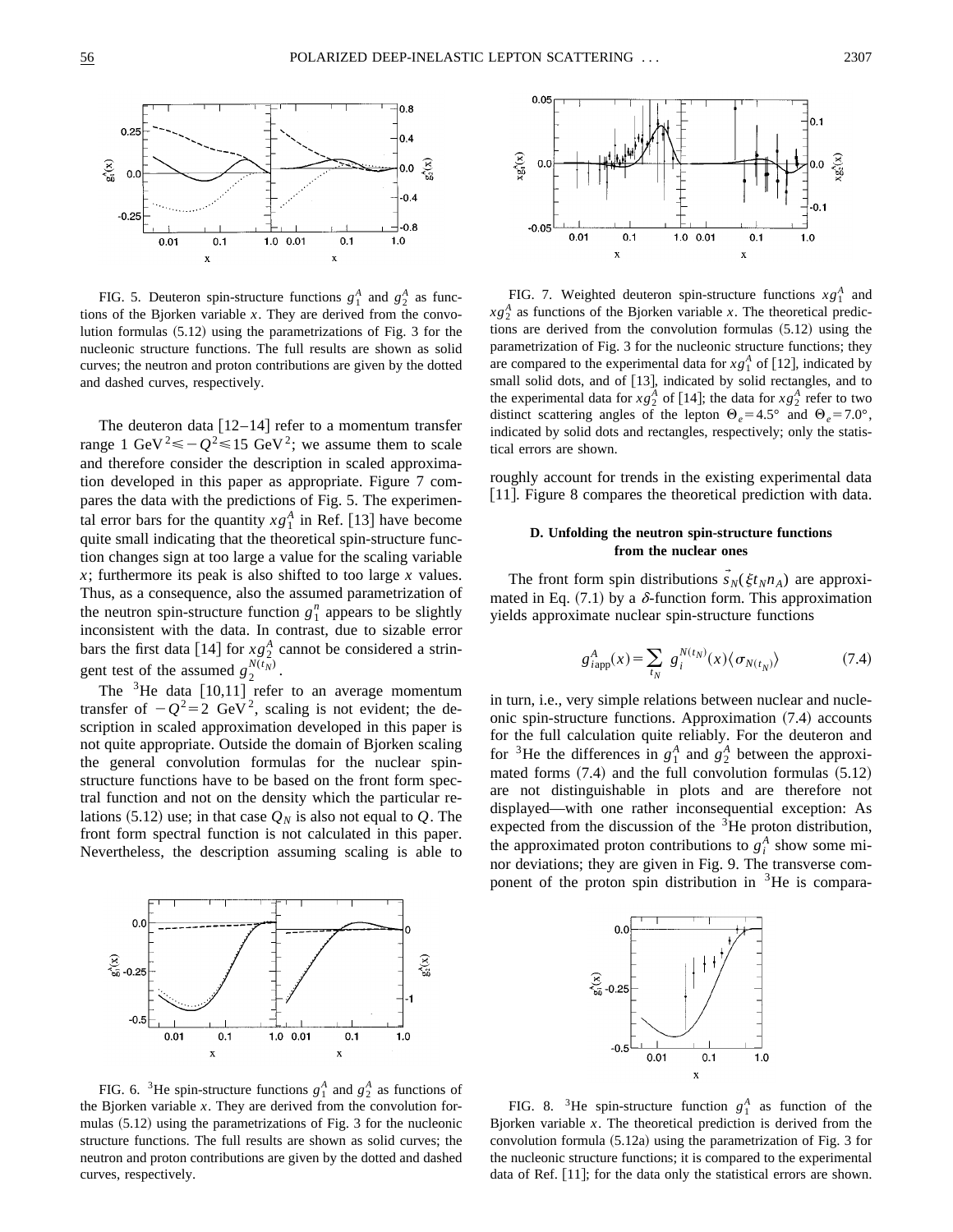

FIG. 9. <sup>3</sup>He spin-structure functions  $g_1^A$  and  $g_2^A$  as functions of the Bjorken variable  $x$ . The validity of the approximation  $(7.4)$  is checked. Only the small proton contributions are shown. Compared with Fig. 6 the resolution of the plots is increased. The proton contributions are (i) derived in a proper calculation according to the convolution formulae of Eqs.  $(5.12)$  and  $(ii)$  estimated according to the approximation  $(7.4)$ ; the dashed curves refer to the proper calculation, the dot-dashed ones to the approximation. The corresponding neutron contributions and the full spin-structure functions are not shown, since both results are indistinguishable in plots with the chosen resolution.

tively better approximated by Eq.  $(7.1)$  than the longitudinal one as the different pronounciation of peaks around  $\xi = 1/A$ in Fig. 2 shows. According to Eqs.  $(5.12)$  the spin-structure function  $g_1^A$  depends on the longitudinal and the spinstructure function  $g_2^A$  on the transverse component of the front form spin distribution  $\vec{s}_N(\xi t_N n_A)$ . The differences between the approximated form  $(7.4)$  and the full convolution formula (5.12b) for  $g_2^A$  are therefore smaller than the corresponding differences for  $g_1^A$ . This fact is bourne out in Fig. 9 for the proton contributions. We now turn to unfolding the neutron spin-structure functions from the nuclear ones.

*First*, we assume that the convolution formulas  $(5.12)$  are exact. However, we would like to use its approximated form  $(7.4)$  in order to extract the neutron spin-structure functions  $g_i^n$  from the experimental data

$$
g_i^n(x_N) = [g_i^A(x) - g_1^p(x)\langle \sigma_p \rangle] \frac{1}{\langle \sigma_n \rangle} \Big|_{x = x_N}.
$$
 (7.5)

An example is given in Fig. 10. Even if the convolution formula  $(5.12a)$  were exact and were well described by Eq.  $(7.4)$ , the extraction  $(7.5)$  of the neutron spin-structure functions meets three distinct types of errors, i.e.,

$$
\Delta g_i^n(x_N) = \left( \Delta g_i^A(x_N) \frac{1}{\langle \sigma_n \rangle} + \Delta g_i^p(x_N) \left| \frac{\langle \sigma_p \rangle}{\langle \sigma_n \rangle} \right| \right) \n+ \Delta \langle \sigma_p \rangle \left| \frac{g_i^p(x_N)}{\langle \sigma_n \rangle} \right| + \Delta \langle \sigma_n \rangle \left| \frac{\langle g_i^A(x_N) \rangle}{\langle g_i^A(x_N) \rangle} \right| \n- g_i^p(x_N) \langle \sigma_p \rangle \frac{1}{\langle \sigma_n \rangle^2} + \Delta_{\text{sys}} g_i^n(x_N), \quad (7.6)
$$

which we add up linearly for convenience.

(1) There is a systematic error  $\Delta_{sys} g_i^n(x_N)$  due to the fact that the extraction  $(7.5)$  is derived from the approximate con-



FIG. 10. Weighted neutron spin-structure function  $x_N g_1^n$  as a function of the Bjorken variable  $x_N$ . The neutron spin-structure function assumed in Fig. 3 is compared to the ones extracted from the  $3$ He data [10], indicated by big solid dots, and from the deuteron data  $[13]$ , indicated by solid dots, according to Eq.  $(7.5)$ . The model dependence of the extraction due to the nonuniqueness of the deuteron wave function is not folded into the experimental error; it is small compared with the existing errors in the experimental data.

volution formula  $(7.4)$ . When starting out from the parametrization of the nucleonic spin-structure functions in Fig. 3, calculating the nuclear ones without approximation according to Eq.  $(5.12)$  and then recovering  $g_i^n$  according to the approximate relation  $(7.5)$ , differences arise which are not resolvable in plots and are therefore not displayed. This systematic error therefore appears to be minor.

(2) The experimental errors of  $g_i^A$  and  $g_i^p$ , i.e.,  $\Delta g_i^A$  and  $\Delta g_i^p$ , pollute the extracted neutron spin-structure functions. The errors on  $\Delta g_i^A$  in the existing experiments are still large. For the deuteron the error in the existing proton data contributes to the error in the extraction quite significantly, since  $\Delta g_i^p | \langle \sigma_p \rangle / \langle \sigma_n \rangle | = \Delta g_i^p$ ; in contrast the same error has a very small weight for the extraction from  $3$ He data, since  $\Delta g_i^p | \langle \sigma_p \rangle / \langle \sigma_n \rangle | \approx 0.05 \Delta g_i^p$ .

(3) The nucleonic contributions  $\langle \sigma_{N(t_N)} \rangle$  in the extraction  $(7.5)$  are model dependent, though they lie within rather small limits for realistic bound state wave functions, i.e., for the deuteron  $0.45 \leq \langle \sigma_{p,n} \rangle \leq 0.47$  and for <sup>3</sup>He [1]  $0.85 \leq \langle \sigma_n \rangle \leq 0.90$  and  $-0.06 \leq \langle \sigma_p \rangle \leq -0.04$ . The resulting spread of theoretical results is displayed in Fig. 11 for  $3$ He. Given the errors in the present experimental data, the model dependence is not significant yet.



FIG. 11. Neutron spin-structure function  $g_1^n$  as a function of the Bjorken variable  $x_N$ . The neutron spin-structure function assumed according to Fig. 3 is shown as the middle curve and compared with the ones extracted from the calculated  $3$ He spin-structure function  $g_1^A$  according to Eq. (7.5). The upper and lower curves give the bandwidth of the theoretical uncertainty due to the model dependence  $\lceil 1 \rceil$  of the trinucleon bound state wave function.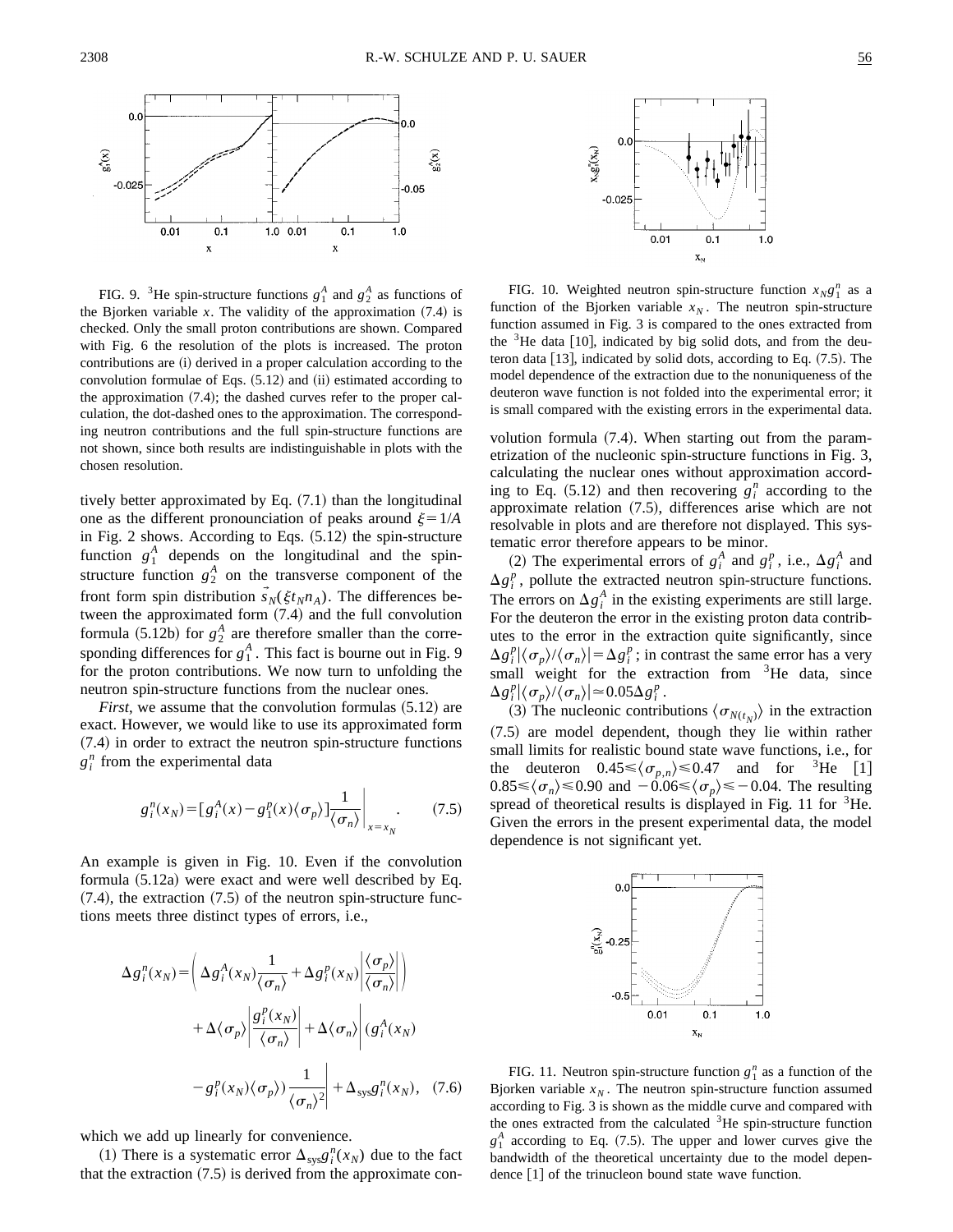*Second*, the convolution formulas  $(5.12)$  may be conceptually wrong. There may be a multitude of effects, e.g., a medium dependence of the nucleonic structure functions, a binding correction, or other contributing non-nucleonic nuclear constituents, which invalidate the convolution formulas (5.12) and which also contribute to  $\Delta_{\text{sys}} g_i^n(x_N)$ . Those effects were discussed in the context of the spin-independent structure function  $F_2^A$  [18]. In the next subsection we worry about corresponding consequences for the spin-structure functions  $g_i^A$  and their bearing on extracting neutron spinstructure functions. Anticipating that also those corrections will turn out to be small, we conclude:

The approximate relation  $(7.5)$  can reliably be used to extract the neutron spin-stucture functions  $g_i^n$  of the neutron from deuteron and  ${}^{3}$ He data. Figure 10 uses the  ${}^{3}$ He data of Ref.  $[10]$  and the deuteron data of Ref.  $[13]$ . When the data from all experiments, presently being performed or being in the planning stage, will be in, the parametrization of the neutron spin structure functions  $g_i^n$ , shown in Fig. 3, may have to be revised.

# **E. Is there an EMC effect** in the  ${}^{3}{\rm He}$  spin structure function  $g^{A}_{1}$ ?

In the case of unpolarized deep-inelastic lepton scattering a deviation between the nucleonic structure function of a free nucleon, i.e.,  $F_2^{N(t_N)}$ , and of a bound nucleon, i.e.,  $F_2^A/A$ , is indeed observed and called the EMC effect. There is a diversity of theoretical mechanisms  $[28]$  able to account for that observation. For example, the decrease of the EMC ratio

$$
R_{\text{EMC}}(x) := \frac{F_2^A(x)}{2F_2^p(x) + F_2^n(x)}\tag{7.7}
$$

at intermediate values of the Bjorken variable  $x$ , defined here for  ${}^{3}$ He, is often attributed to a medium correction of the nucleonic structure function, which may be realized in a theoretical description either by modifying the nucleonic front form momentum distribution due to nuclear binding or by an additional meson contribution to the nuclear structure function, the pion being the most important non-nucleonic nuclear constituent; Ref.  $[18]$ , which this paper extends, used the latter mechanism. Both mechanisms yield comparable effects for  $F_2^A$  at intermediate *x*; they affect, however, the spin-structure function  $g_1^A$  quite differently: Whereas a binding modification of the spin-averaged momentum distribution will also yield a corresponding modification of the front form spin distribution  $\vec{s}_N(\xi t_N n_A)$  and will directly change the predictions for the nuclear spin-structure function  $g_1^A$ , we do not see any simple mechanism for the spinless pions to contribute to  $g_1^A$ .

In one recipe attempting to account for nuclear binding [29], the nucleonic plus momentum  $p_N^+$  is shifted to  $p_N^+$  +  $\epsilon$ due to binding,  $\epsilon$  standing for an averaged binding energy, often taken to be about  $-30$  MeV. Indeed, such a simple shift yields the decrease in the ordinary EMC ratio  $R_{\text{EMC}}(x)$  at intermediate Bjorken variables *x*. Using the convolution formula

$$
F_{2\text{ binding}}^{A}(x) = \sum_{t_N} \int d\xi F_2^{N(t_N)} \left(\frac{x}{A\xi}\right) f_{N\text{binding}}(\xi t_N) \tag{7.8a}
$$

with the spin-averaged front form momentum distribution

$$
f_{\text{Nbinding}}(\xi t_N) := \int d^3 \mathbf{p}_N \delta \left( \xi - \frac{p_N^+ + \epsilon}{P_A^+} \right)
$$

$$
\times \text{Tr}[\rho(\mathbf{p}_N t_N) \rho_A(n_A P_A)], \quad (7.8b)
$$

into which binding is built in, the EMC effect in the EMC ratio  $R_{\text{EMC}}$  can by and large be accounted for. Assuming the same momentum shift in the nucleonic plus momentum for the present discussion of the  ${}^{3}$ He spin-structure function  $g_1^A$ , the front form spin distribution  $\vec{s}_N(\xi t_N n_A)$  gets the cor- $\rightarrow$ respondingly changed modification and becomes

$$
\vec{s}_{N \text{binding}}(\xi t_N n_A) := \int d^3 \mathbf{p}_N \delta \left( \xi - \frac{p_N^+ + \epsilon}{P_A^+} \right)
$$

$$
\times \text{Tr}[\vec{\sigma}_N \rho(\mathbf{p}_N t_N) \rho_A(n_A P_A)], \tag{7.9a}
$$

$$
\vec{s}_{N \text{binding}}(\xi t_N n_A) = \vec{s}_N \left[ \left( \xi - \frac{\epsilon}{m_A} \right) t_N n_A \right].
$$
 (7.9b)

The shift in the nucleonic plus momentum is only introduced in the  $\delta$  function which contains the front form momentum fraction  $p_N^+/P_A^+$ . The front form spin distribution  $\vec{s}_{\text{Nbinding}}(\xi t_N n_A)$  still satisfies the sum rule (5.15) almost unchanged: Compared with the original definition  $(5.13)$  its dependence on  $\xi$  is shifted, but since its nonvanishing values are centered around 1/*A* according to Figs. 1 and 2, the integration of  $\vec{n}_A \cdot \vec{s}_{N \text{binding}}(\xi t_N n_A)$  over  $\xi$  from 0 to 1 still collects the complete domain in which the front form spin distribution is nonzero. The changed front form spin distribution in Eq.  $(5.12a)$  yields the modified <sup>3</sup>He spinstructure function  $g_{1\text{binding}}^A$  according to

$$
g_{1\text{binding}}^{A}(x) = \sum_{t_N} \int \frac{d\xi}{A \xi} g_1^{N(t_N)} \left(\frac{x}{A \xi}\right) \vec{n}_A \cdot \vec{s}_{N\text{binding}} (\xi t_N n_A) \big|_{\vec{n}_A \parallel \hat{n}} \,. \tag{7.10}
$$

When using that modified  ${}^{3}$ He spin-structure function  $g_{1 \text{ binding}}^{A}$ —as a theoretical model for experimental data — in the extraction procedure  $(7.5)$  for the neutron spin-structure function  $g_1^n$ , no significantly increased deviation occurs between the neutron spin-structure function extracted and the one assumed for calculating  $g_{1 \text{ binding}}^{A}$  according to Eq. (7.10). In fact, compared with the errors  $\Delta g_1^n$  discussed in the last subsection the deviation is increased by less than 1%; the deviation would not be discernable in a plot with the resolution of Fig. 10. Thus, a possible binding correction in the <sup>3</sup>He spin-structure function  $g_1^A$ , as introduced in this subsec-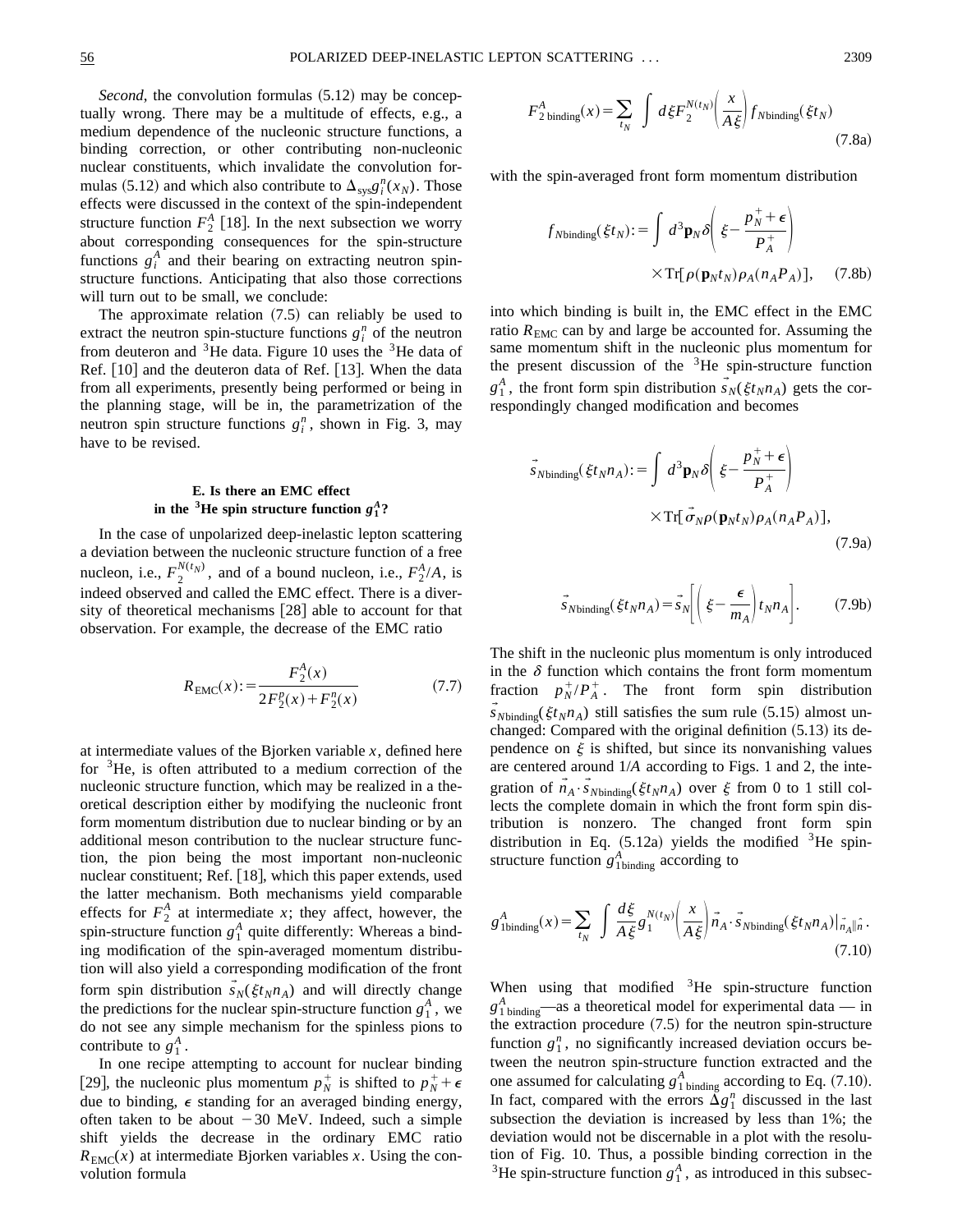

FIG. 12. EMC ratios  $S_{EMC}(x)$  and  $R_{EMC}(x)$ . The spin ratio  $S_{\text{EMC}}(x)$  of Eq. (7.11) is given as solid curve and compared with the ordinary EMC ratio  $R_{\text{EMC}}(x)$  of Eq. (7.7) given as a dashed curve. In the right figure the nuclear structure functions are used in the forms  $g_{1 \text{binding}}^{\overline{A}}(x)$  and  $F_{2 \text{binding}}^A(x)$  according to Eqs. (7.10) and  $(7.8a)$ . The left figure shows the same ratios but without the inclusion of binding effects; there, the nuclear structure functions are used in the forms  $g_1^A(x)$  and  $F_2^A(x)$  according to Eqs. (5.12a) and  $(7.8a)$  with  $\epsilon=0$ .

tion, does not invalidate the extraction of the neutron spinstructure function according to Eq.  $(7.5)$ . However, an EMC effect can arise in the ratio

$$
S_{\text{EMC}}(x) := \frac{g_1^A(x)}{g_1^p(x)\langle \sigma_p \rangle + g_1^p(x)\langle \sigma_n \rangle},
$$
 (7.11)

*S*EMC being a much more sensitive quantity. This fact is documented in Fig. 12 which shows this ratio with and without the inclusion of a binding correction according to Eq.  $(7.10)$  in the calculation of the <sup>3</sup>He spin-structure function  $g_1^A$ . The ratio  $S_{\text{EMC}}$  exhibits the same decrease at intermediate Bjorken variables  $x$  as the ordinary EMC ratio  $R_{\text{EMC}}$  of Eq.  $(7.7)$  does. The trend is clearly observable in  $S_{EMC}$ , though its smooth dependence on the Bjorken variable  $x$  is disturbed by the zero in the denominator of the ratio in definition  $(7.11)$ ; the definition may therefore be considered unfortunate.

#### **F. Relation to instant form dynamics**

Reference [3] describes polarized inelastic lepton scattering from 3He noncovariantly in PWIA. It assumes instant form dynamics. Though the formalism is employed there for a description of quasielastic scattering, it is general and may formally be applied to the deep-inelastic regime of the Bjorken limit as well. In this subsection we explore a description of deep-inelastic scattering based on Eqs.  $(3.11a)$ –  $(3.11d)$  of Ref. [3]. However, the exploration is only a matter of curiosity: The boosts of instant form dynamics are interaction dependent for a composite system. The assumption of PWIA that the nuclear current is built from single-nucleon contributions cannot be made consistently. Thus, front form dynamics remains the superior form of description for deepinelastic scattering.

The description of Ref.  $\lceil 3 \rceil$  in terms of instant form dynamics made the same conceptual distinction between the momentum transfer to the nucleus  $Q$  and to a nucleon  $Q_N$ , to a nucleon bound in the nucleus though assumed to be on mass shell, as this paper does, i.e.,  $Q_N \neq Q$  due to their difference in energy transfer. The difference between the energy transfers to the struck nucleon  $Q_N$  and to the nucleus  $Q$ is relatively small for deep-inelastic scattering, i.e.,  $\Delta:=Q^0-Q_N^0, |\Delta|\!\leqslant\!Q^0.$  Nevertheless, its effect on  $Q_N^2$ 

$$
Q_N^2 = Q^2 - 2Q^0\Delta + \Delta^2 \tag{7.12}
$$

can be sizable. One finds for the ratio of the scaling variables  $x$  and  $x_N$ 

$$
\frac{x}{x_N} = \frac{Q^2}{2P_A \cdot Q} A \frac{2p_N \cdot Q_N}{Q_N^2},\tag{7.13a}
$$

$$
\frac{x}{x_N} \simeq \frac{1}{1 + \Delta/m_N x} \frac{A p_N \cdot Q}{P_A \cdot Q},\tag{7.13b}
$$

with

$$
p_N \cdot Q_N \approx p_N \cdot Q. \tag{7.13c}
$$

The ratio  $x/x_N$  is only at moderate values of *x* close to  $Ap_N^+/P_A^+$  for all relevant nucleon momenta  $p_N$  at which the spectral function gives significant contributions. Comparing the instant form and the front form convolution formulas we therefore have to expect conflicting results for small values of the Bjorken variable *x*.

The noncovariant result for  $g_1^A(x, Q^2) = (Q \cdot P_A)$  $Am_A)G_1^A(Q^2, P_A \cdot Q/m_A)$  is obtained from Eq. (3.11c) of Ref. [3] as function of *x and Q*<sup>2</sup>. The only modification with respect to the quasielastic results is the replacement of the nucleonic structure functions by the corresponding deepinelastic ones according to

$$
G_1^{N(t_N)}(Q_N^2, p_N \cdot Q_N/m_N) = \lim_{B_j \to 0^+} \frac{m_N}{p_N \cdot Q_N} g_1^{N(t_N)}(x_N, Q_N^2),
$$
\n(7.14a)

$$
G_2^{N(t_N)}(Q_N^2, p_N \cdot Q_N/m_N) = \lim_{B_j \ (p_N \cdot Q_N)^2} g_2^{N(t_N)}(x_N, Q_N^2).
$$
\n(7.14b)

For practical calculations the parametrizations of  $g_i^{N(t_N)}$ given in Sec. VII B are used; they do not carry a dependence on  $Q_N^2$ ; in contrast, the nucleonic structure functions  $G_i^{N(t_N)}$ will remain dependent on  $Q_N^2$ .

The solid curve of Fig. 13 shows the spin-structure function  $g_1^A(x, Q^2)$  derived from Eq. (3.11c) of Ref. [3]. The four-momentum transfer has been chosen to be  $-Q^2=10$  $GeV<sup>2</sup>$ . However, no significant change of the results is seen for any value larger than  $-Q^2 \ge 1$  GeV<sup>2</sup>. Thus, theoretically, scaling is observed for  $-Q^2 \ge 1$  GeV<sup>2</sup> provided it is assumed for nucleons. This fact may be taken as one justification for assuming scaling in the description of the data of Refs.  $[10,11]$ , collected for an average momentum transfer  $Q^2$ =2 GeV<sup>2</sup>. However, Fig. 13 also proves that the conceptually required difference between the momentum transfer *Q* to the nucleus and  $Q_N$  to the nucleon matters. The unjustified recipe  $Q_N = Q$  makes the results very close to the prediction based on front form dynamics. References  $[30-34]$  employ this recipe  $Q_N = Q$ . We claim that the approximated form of Eq.  $(7.4)$  for  $g_i^A$ , used for the interpretation of ex-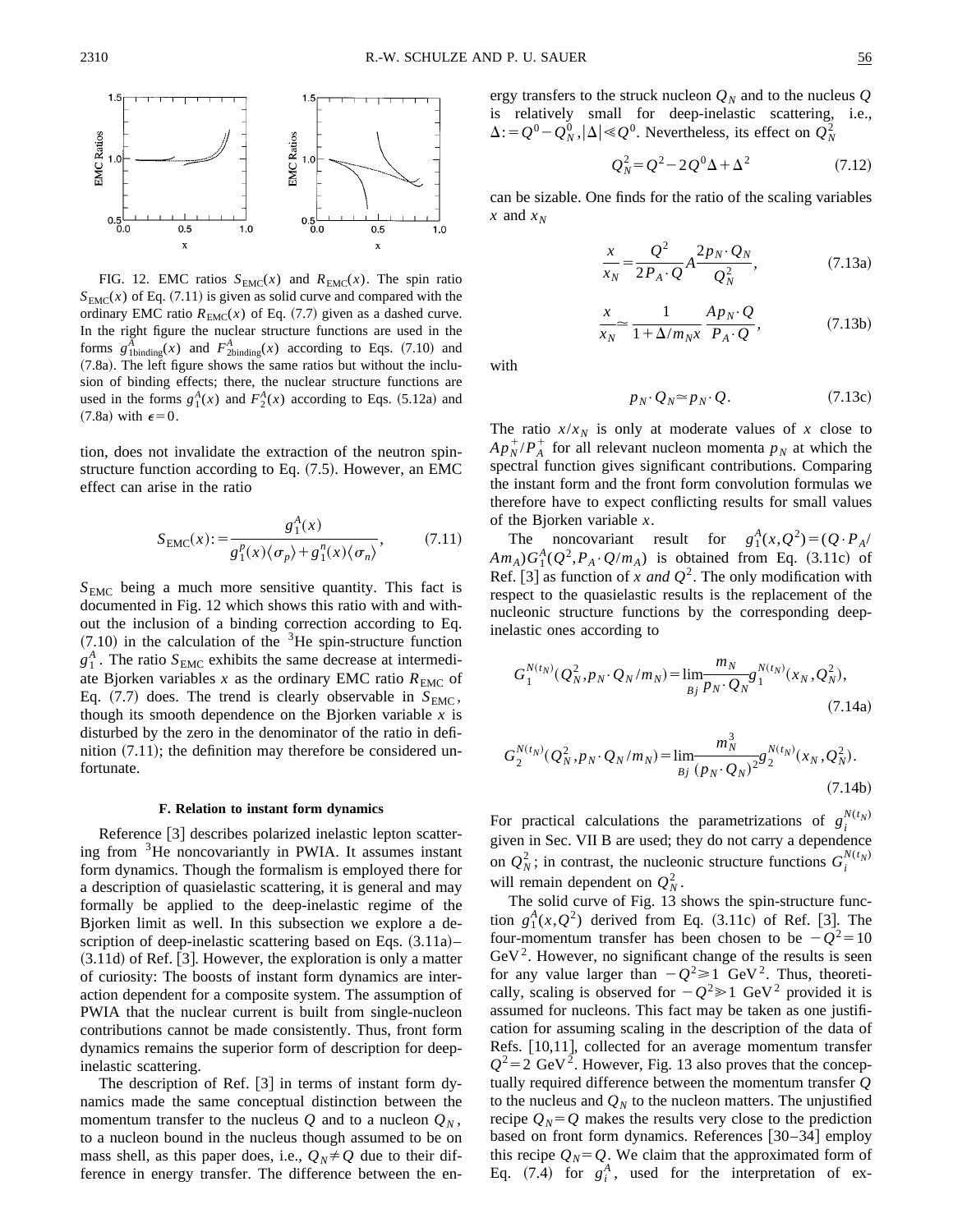

FIG. 13. <sup>3</sup>He spin-structure function  $g_1^A$  as function of the Bjorken variable  $x$ . The result derived from the convolution formula  $(3.11c)$  of Ref.  $[3]$  using a noncovariant approach under the assumption of instant form dynamics is given as a dashed curve. In a second calculation based on the same formalism we have explicitly set  $Q_N = Q$ ; that approximation cannot be justified theoretically in instant form dynamics; the result is presented as dotted curve. For comparison the full calculation of Eq.  $(5.12a)$  is shown as a solid curve.

perimental data, is well supported by front form dynamics; in contrast, its derivation based on instant form dynamics is only poorly justified.

# **VIII. CONCLUSION**

The convolution formulas which relate the structure functions for deep-inelastic scattering to the properties of constituent particles of the target nucleus depend on the assumption of one-body current operators and on the covariance of the current tensor of the bound constituents. Consistency problems and ambiguities are due to the fact that one-body currents cannot be covariant under all Lorentz transformations in a system of bound particles.

This paper presents a detailed derivation of nuclear spindependent structure functions for deep-inelastic lepton scattering and applies them to the two- and three-nucleon bound states. Front form dynamics is used for which the covariance under the kinematic subgroup is sufficient to derive convolution formulas: The restriction to one-nucleon currents is possible without inconsistencies. This is why we like the description in terms of front form dynamics. The previous calculation of Ref.  $[30]$  is closest in spirit to this paper. In contrast the noncovariant approach using instant form dynamics as discussed in Refs.  $[3,31-34]$  cannot be consistently extended to the Bjorken limit in this sense. Our investigation of relativistic effects in the spin-dependent structure functions for the deep-inelastic regime is novel; it extends the work of Ref.  $[18]$  to polarization. The numerical results show that relativistic effects due to the proper treatment of spin are small and negligible compared to larger effects arising from the conceptual difference between front form and instant form predictions and arising from the model dependence of the ground state wave functions. These findings are equally valid for the two- and three-nucleon systems.

Front form dynamics allows the formulation of convolution formulas with a comparatively simple structure, i.e., the nuclear spin-structure functions  $g_1^{\hat{A}}$  and  $g_2^{\hat{A}}$  are separately determined by the convolution of the front form spin distribution with the nucleonic spin-structure functions  $g_1^{N(t_N)}$  and

 $g_2^{N(t_N)}$ , respectively. In deep-inelastic scattering the simple approximation  $(7.4)$  for the convolution formulas is motivated and proven to be reliable. References  $[1,32]$  already related the nuclear spin-structure functions to the nucleonic spin-structure functions weighted by integral properties of the nuclear wave function. But they were unable to justify that relation rigorously. The present approach gives the missing proper justification. This finding is important for the interpretation of the experimental data with respect to the analysis of nuclear effects.

# **ACKNOWLEDGMENTS**

The work was started together with F. Coester who accompanied the authors for a long time with his expertise and encouragement; the authors are indebted to him; the authors owe their slowly acquired insight into the intricacies of front form dynamics entirely to him, their still limited understanding of it is their own fault. The authors are grateful to R. Milner for discussions on the HERMES project. The work was supported in part by the Deutsche Forschungsgemeinschaft (DFG) under Contract No. Sa 247/11-2.

# **APPENDIX A: DEUTERON DENSITY OPERATOR**

The full density operator  $\rho_A(n_A)$  commutes with the momentum operator *P*. Its projection  $\rho_A(n_A P_A)$ , i.e.,

$$
\langle \mathbf{P}_A \lambda'_A | \rho_A(n_A) | \mathbf{P}_A \lambda_A \rangle = \langle \lambda'_A | \rho_A(n_A P_A) | \lambda_A \rangle, \quad \text{(A1)}
$$

onto the Hilbert sector of momentum eigenstates with eigenvalue  $P_A$  is needed in Eq. (3.2). The density operator of a spin-1 target is parametrized in the form

$$
\rho_A(n_A P_A) = \frac{1}{3} \left[ 1 - \frac{3}{2m_A} n_A \cdot W + \frac{3}{m_A^2} t_{A\mu\nu} T^{\mu\nu}(W) \right]
$$
(A2)

with the Lorentz tensor  $T^{\mu\nu}(W)$  defined by

$$
T^{\mu\nu}(W) := \frac{W^{\mu}W^{\nu} + W^{\nu}W^{\mu}}{2} + \frac{1}{3} \left( \frac{P_A^{\mu}P_A^{\nu}}{P_A^2} - g^{\mu\nu} \right) W^2.
$$
\n(A3)

The density operator is at most quadratic in the Pauli-Lubanski vector *W*. The vector  $n_A$  and the tensor  $t_A$  describe the polarization of the target. The parametrization  $(A2)$  satisfies the required constraints. The Pauli-Lubanski vector *W* and the tensor operator  $T^{\mu\nu}(W)$  are traceless, i.e.,  $Tr[W] = 0$ and  $Tr[T^{\mu\nu}(W)] = 0$ . In general, the polarization vector  $n_A$ and the polarization tensor  $t_A$  are independent. However, when considering a quantum mechanically pure state as we do, then  $n_A$  is the direction according to which its polarization is defined; in this case the polarization vector  $n_A$  and the polarization tensor  $t_A$  are connected by

$$
t_A^{\mu\nu} = \frac{3}{2} \left[ n_A^{\mu} n_A^{\nu} - \frac{1}{3} \left( \frac{P_A^{\mu} P_A^{\nu}}{P_A^2} - g^{\mu\nu} \right) \right],
$$
 (A4)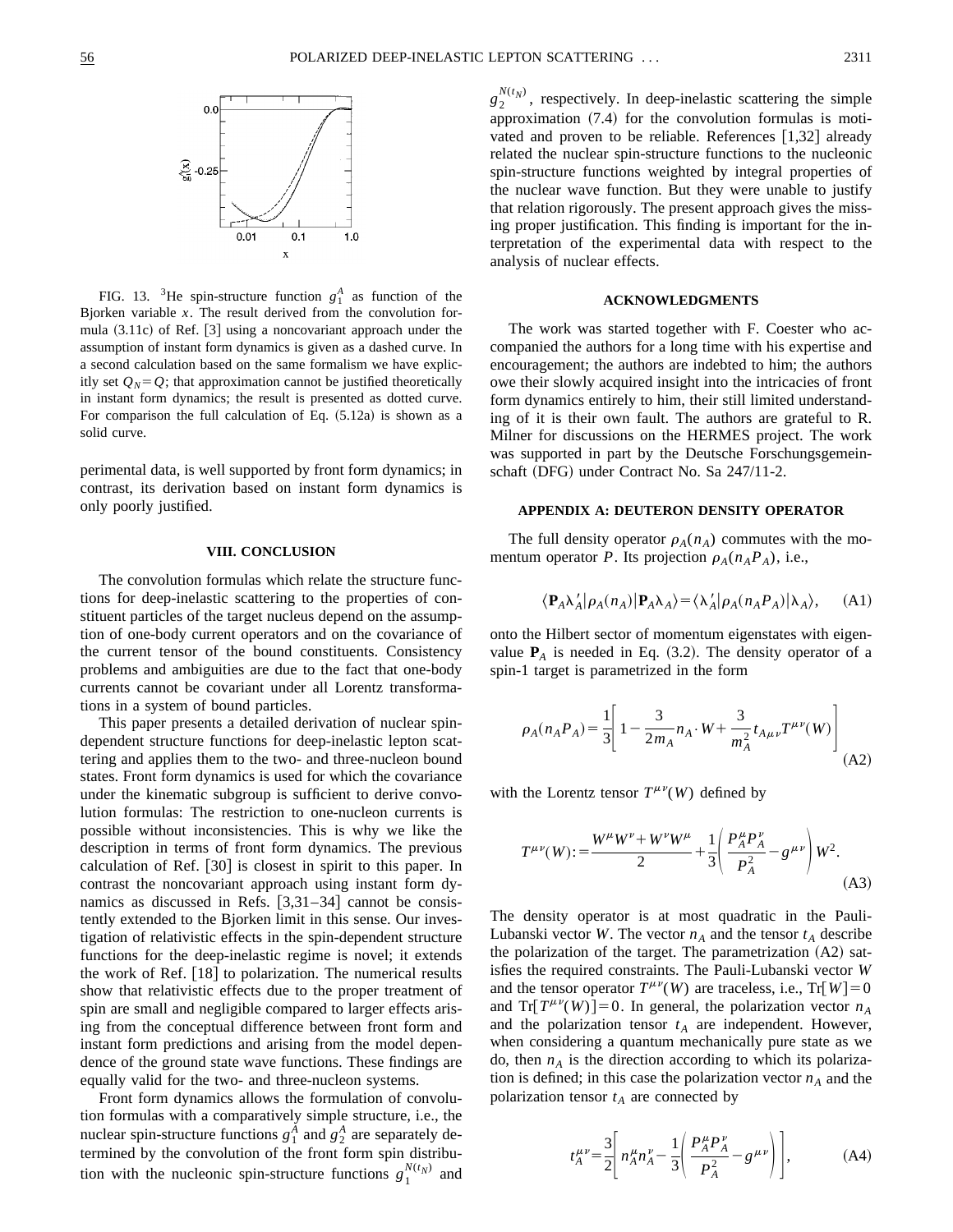besides Eq. (A4) the general constraints  $n_A^2 = -1$  and  $n_A \cdot P_A = 0$  then hold for the polarization vector  $n_A$ .

Matrix elements of the density operator of any momentum *PA* are related to those of the rest frame, i.e.,

$$
\langle \lambda_A' | \rho_A(n_A P_A) | \lambda_A \rangle = \left\langle \lambda_A' \left| \frac{1}{3} \left[ 1 + \frac{3}{2} \hat{n}_R \cdot \vec{S}_A + 3 \sum_{ij} t_{Rij} T_A^{ij}(S_A) \right] \right| \lambda_A \right\rangle. \quad (A5)
$$

For Eq.  $(A5)$  the identities

$$
\frac{W^{\mu}}{m_{A}}|\mathbf{P}_{A}\lambda_{A}\rangle = \sqrt{\frac{m_{A}}{P_{A}^{+}}}U\left[L_{f}\left(\frac{P_{A}}{m_{A}}\right)\right]
$$

$$
\times \left[L_{f}\left(\frac{P_{A}}{m_{A}}\right)^{\mu}(0,\vec{S}_{A})^{\rho}\right]|\mathbf{P}_{R}\lambda_{A}\rangle, (A6a)
$$

$$
n_A^{\mu} = L_f \left(\frac{P_A}{m_A}\right)^{\mu} \left(0, \hat{n}_R\right)^{\rho},\tag{A6b}
$$

$$
\frac{T^{\mu\nu}(W)}{m_A^2}|\mathbf{P}_A\lambda_A\rangle = \sqrt{\frac{m_A}{P_A^+}} U\left[L_f\left(\frac{P_A}{m_A}\right)\right]
$$

$$
\times \left[L_f\left(\frac{P_A}{m_A}\right)^{\mu} L_f\left(\frac{P_A}{m_A}\right)^{\nu} T_A^{ij}(S_A)\right]|\mathbf{P}_R\lambda_A\rangle,
$$
(A6c)

$$
t_A^{\mu\nu} = L_f \left(\frac{P_A}{m_A}\right)^{\mu} L_f \left(\frac{P_A}{m_A}\right)^{\nu} t_R^{ij}
$$
 (A6d)

are used. In the form  $(A5)$  for the target rest frame it is obvious that the density operator has only nine independent elements as appropriate for a spin-1 particle, one arising from the identity operator, three from the vector operator  $S_A$ , and five from the tensor operator  $T_A(S_A)$ . The Cartesian rest frame tensor  $T_A^{ij}(S_A)$ ,

$$
T_A^{ij}(S_A) := \frac{S_A^i S_A^j + S_A^j S_A^i}{2} - \frac{1}{3} \delta^{ij} \vec{S}_A^2, \tag{A7}
$$

is symmetric, i.e.,  $T_A^{ij}(S_A) = T_A^{ji}(S_A)$ , and with respect to the tensor lables traceless, i.e.,  $\Sigma_i T_A^{ii}(S_A) = 0$ ; thus, the tensor part of the density operator can equivalently be written as a five-component tensor  $T_A^{[2]}(S_A)$  of second rank—in standard relation to its Cartesian representation  $(A7)$ . The constraints on the density operator  $\rho_A(n_A P_A)$ , from which, for example, condition (A4) results, are best proven in the target rest frame, and their validity then carries over to any system by Lorentz covariance.

# **APPENDIX B: DEUTERON CURRENT TENSOR**

The current tensor  $W_A^{\mu\nu}(Q, P_A)$  is Hermitian and conserved, it preserves parity and time-reversal invariance. Its Lorentz structure is built from the three four-vectors  $Q$ ,  $P_A$ , and *W*. The current tensor has the general form

$$
W_{A}^{\mu\nu}(Q, P_{A}) = \left[ \frac{Q^{\mu}Q^{\nu}}{Q^{2}} - g^{\mu\nu} \right] \left( F_{1}^{A}(x, Q^{2}) + \frac{Q \cdot T(W) \cdot Q}{Q^{2}m_{A}^{2}} b_{1}^{A}(x, Q^{2}) \right) \frac{A}{m_{A}} + \frac{\tilde{P}_{A}^{\mu}\tilde{P}_{A}^{\nu}}{Q \cdot P_{A}} \left( F_{2}^{A}(x, Q^{2}) + \frac{Q \cdot T(W) \cdot Q}{Q^{2}m_{A}^{2}} b_{2}^{A}(x, Q^{2}) \right) \frac{1}{m_{A}} + G^{\mu\nu}(W) b_{3}^{A}(x, Q^{2}) \frac{1}{m_{A}} + H^{\mu\nu}(W) b_{4}^{A}(x, Q^{2}) \frac{1}{m_{A}} + i \frac{1}{j} \frac{\epsilon^{\mu\nu\alpha\beta}}{Q \cdot P_{A}}
$$
\n
$$
\times Q_{\alpha} \left[ W_{\beta} g_{1}^{A}(x, Q^{2}) + \left( W_{\beta} - \frac{Q \cdot W}{Q \cdot P_{A}} P_{A\beta} \right) g_{2}^{A}(x, Q^{2}) \right] \frac{A}{m_{A}}
$$
\n(B1)

with

$$
\widetilde{P}_{A}^{\mu} := P_{A}^{\mu} - \frac{Q \cdot P_{A}}{Q^{2}} Q^{\mu},
$$
\n(B2a)

$$
x = -\frac{AQ^2}{2Q \cdot P_A},
$$
 (B2b)

*x* being the Bjorken scaling variable. The dependence of the current tensor operator on the Pauli-Lubanski vector *W* is at most quadratic for a spin-1 target,  $j=1$  being the spin quantum number. Besides the standard basic tensor forms used for a spin- $\frac{1}{2}$  case the two additional ones  $\left[ \vec{W}^{\mu} \vec{W}^{\nu} + \vec{W}^{\nu} \vec{W}^{\mu} \right] / 2$ and  $[\widetilde{W}^{\mu}\widetilde{P}_{A}^{\nu} + \widetilde{W}^{\nu}\widetilde{P}_{A}^{\mu}](Q \cdot W)/2$  with  $\widetilde{W} = W - (Q \cdot W/Q^2)Q$ 

were permissible. Furthermore, the structure functions which augment the basic tensors depend on the Lorentz scalars  $Q^2$ ,  $Q \cdot P_A$  and  $(Q \cdot W)^2$ , where the dependence on  $(Q \cdot W)^2$ is at most linear and could therefore explicitly be split off. This strategy would result in a perfectly admissible and absolutely general parametrization of the current tensor. However, those additional terms, specific for a spin-1 target, are not traceless and therefore would yield a nonstandard parametrization upon spin averaging. In contrast, the modified, though clumsier basic tensor forms in Eq.  $(B1)$ :

$$
G^{\mu\nu}(W) = \left[ g^{\mu}_{\mu'} - \frac{Q^{\mu}Q_{\mu'}}{Q^2} \right] T^{\mu'\nu'}(W) \left[ g_{\nu'}^{\ \ \nu} - \frac{Q_{\nu'}Q^{\nu}}{Q^2} \right],
$$
\n(B3a)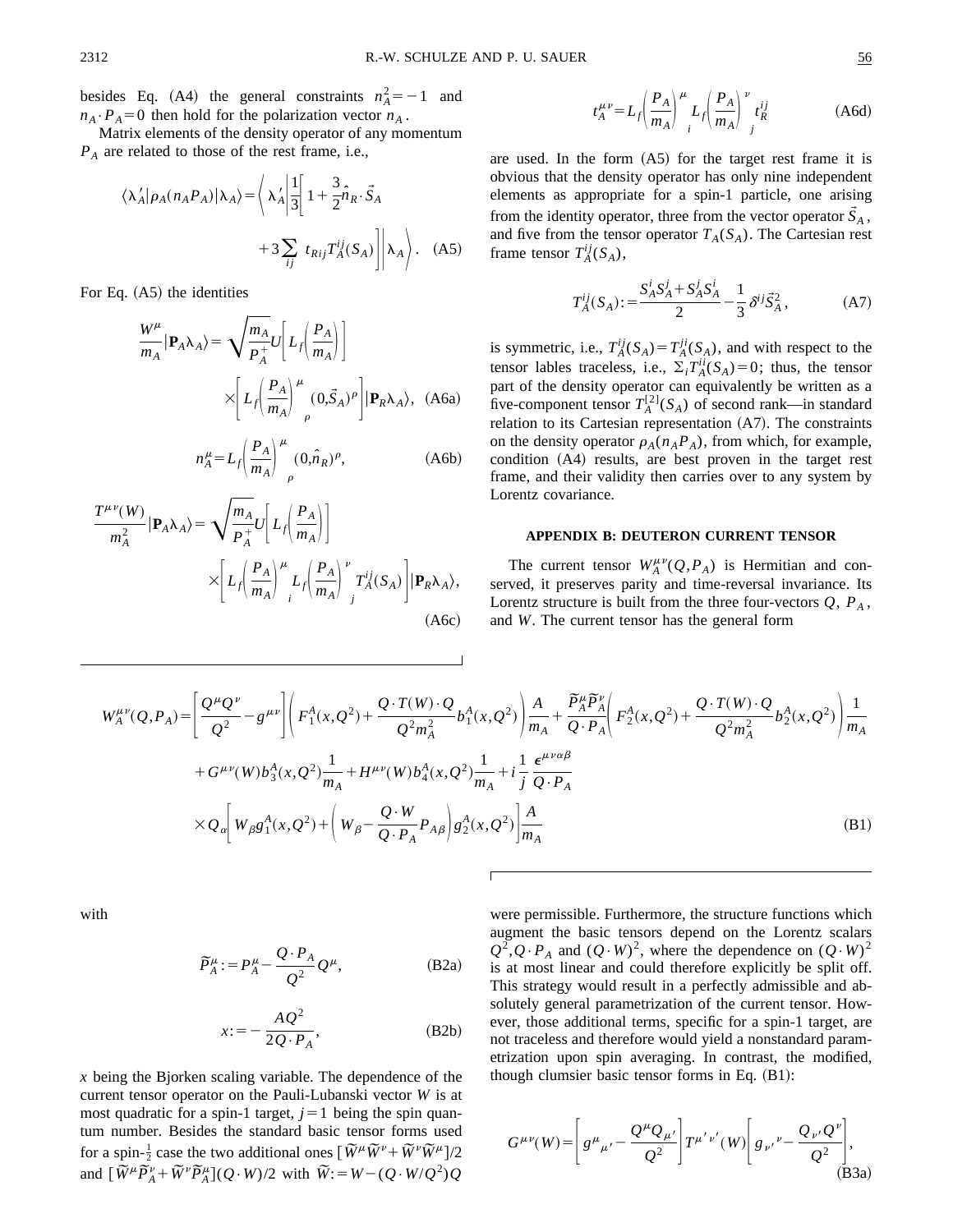$$
H^{\mu\nu}(W) = \left[ g^{\mu}{}_{\mu'} - \frac{Q^{\mu}Q_{\mu'}}{Q^2} \right] \left[ P_A Q_{\alpha} T^{\alpha\nu'}(W) + T^{\mu'}{}^{\alpha}(W) Q_{\alpha} P_A \right] \frac{1}{m_A^2} \left[ g_{\nu'}{}^{\nu} - \frac{Q_{\nu'} Q^{\nu}}{Q^2} \right]
$$
\n(B3b)

and the scalar  $Q \cdot T(W) \cdot Q = Q_{\mu} T^{\mu \nu}(W) Q_{\nu}$  are traceless with respect to spin summation. Thus, the structure functions proportional to the Pauli-Lubanski vector  $W$ , i.e.,  $g_i^A$ , and the structure functions proportional to the basis tensors  $G^{\mu\nu}(W)$ and  $H^{\mu\nu}(W)$  and to the scalar  $Q \cdot T(W) \cdot Q$ , i.e.,  $b_i^A$ , cannot contribute in the spin-averaged case. When spin averaging, the current tensor  $(B1)$  reduces to the well-known form with the two structure functions  $F_1^A$  and  $F_2^A$ .

The current tensor  $\langle n_A | W_A^{\mu\nu}(Q, P_A) | n_A \rangle$  follows from the current tensor operator  $W_A^{\mu\nu}(Q, P_A)$  of Eq. (B1) and from the density operator  $\rho_A(n_A P_A)$  of Eq. (A2) according to Eq. (3.2). In fact, the current tensor  $\langle n_A | W_A^{\mu\nu}(Q, P_A) | n_A \rangle$  is obtained from the operator (B1) by replacing the Pauli-Lubanski vector *W* and the tensor operator  $T^{\mu\nu}(W)$  according to the relations

$$
n_A^{\mu} = (1/jm_A) \operatorname{Tr} [W^{\mu} \rho_A(n_A, P_A)], \tag{B4a}
$$

$$
t_A^{\mu\nu} = (1/m_A^2) \text{Tr} [T^{\mu\nu}(W)\rho_A(n_A P_A)]. \tag{B4b}
$$

We note that Eq.  $(B4a)$  differs from the corresponding Eq.  $(3.10)$  for a spin- $\frac{1}{2}$  target, since the quantum number *j* is different; this difference is obvious, since polarization is defined with respect to the maximum angular momentum projection  $j$ ; despite that difference the current tensors in Eqs.  $(3.8)$  and  $(B1)$  are defined such that their dependence on the polarization vector and on the spin-structure functions  $g_i^A$  is the same for spin-1 and spin- $\frac{1}{2}$  targets.

# **APPENDIX C: FRONT FORM MOMENTUM DENSITY OF THE DEUTERON AND SPIN DISTRIBUTION**

In this section the front form momentum density  $\rho(\mathbf{p}_N t_N)$ of Eq.  $(5.8b)$  is calculated for the deuteron, i.e., for  $A=2$ . It is calculated as an operator in nucleonic and nuclear spin space. As in Eq.  $(6.2b)$  of Sec. VI it is related to the nuclear bound state  $|\mathbf{P}_A \lambda_A\rangle$  with spin projection  $\lambda_A$  by

$$
\langle \lambda_N \lambda'_A | \rho(\mathbf{p}_N t_N) | \lambda'_N \lambda_A \rangle
$$
  
=  $\frac{A}{P_A^+} \langle \mathbf{P}_A \lambda'_A | \delta \left( \frac{p_N^+}{P_A^+} - \frac{p_1^+}{P_A^+} \right) \delta^2 (\mathbf{p}_{N\perp} - \mathbf{p}_{1\perp})$   
 $\times O_1(\lambda'_N \lambda_N) \delta_{t_{N}t_1} \rangle \mathbf{P}_A \lambda_A \rangle.$  (C1)

The nuclear c.m. system is assumed for the calculation. The internal part of the nuclear bound state  $|\mathbf{P}_A \lambda_A\rangle$  is a mass eigenstate and it can therefore be identified with the nonrelativistic ground state  $|\Psi_B \lambda_A \rangle$  of internal motion. It is calculated in terms of the three-dimensional relative momentum *p* and in terms of canonical spins, but has now to be transformed to the appropriate front form variables.

Internal single-nucleon front form momenta  $(\mathbf{k}_i, \xi_i)$  are introduced as in Sec. VI and extended to three-dimensional form there; the momenta are constrained,  $(\mathbf{k}_{1j}|\xi_1)$  are the independent ones. The relative momentum  $p$  is expressed by them, i.e.,

$$
\vec{p} = \frac{1}{2} (\vec{k}_1 - \vec{k}_2),
$$
 (C2a)

$$
\vec{p} = \left[ k_1^1, k_1^2, \frac{1}{2} \left( \xi_1 M_0 - \frac{m_N^2 + \mathbf{k}_{1\perp}^2}{\xi_1 M_0} \right) \right],
$$
 (C2b)

with the abbreviation

$$
M_0 = \left[\frac{m_N^2 + \mathbf{k}_{1\perp}^2}{\xi_1(1 - \xi_1)}\right]^{1/2}.
$$
 (C2c)

The two-nucleon bound state wave function takes the following form in that representation:

$$
\langle \mathbf{k}_{1\perp} \xi_1 \lambda_1 s_2 t_1 t_2 | \Psi_B \lambda_A \rangle = \sum_{s_1} \langle \lambda_1 | R_M^+(\mathbf{k}_{1\perp} \xi_1) | s_1 \rangle \sqrt{\left| \frac{\partial \vec{p}}{\partial (\mathbf{k}_{1\perp} \xi_1)} \right|} \langle \vec{p} (\mathbf{k}_{1\perp} \xi_1) s_1 s_2 t_1 t_2 | \Psi_B \lambda_A \rangle.
$$
 (C3a)

The transformation of momenta requires the Jacobi determinant

$$
\left| \frac{\partial \vec{p}}{\partial (\mathbf{k}_{1\perp} \xi_1)} \right| = \left| \frac{\partial p^3}{\partial \xi_1} (\mathbf{k}_{1\perp} \xi_1) \right| = \frac{M_0(\mathbf{k}_{1\perp} \xi_1)}{4 \xi_1 (1 - \xi_1)},
$$
(C3b)

the transformation of spin the Melosh rotation

$$
R_M(\mathbf{k}_{1\perp}\xi_1) = \frac{m_N + \xi_1 M_0 + i(\sigma_N^1 k_1^2 - \sigma_N^2 k_1^1)}{\sqrt{(m_N + \xi_1 M_0)^2 + \mathbf{k}_{1\perp}^2}};
$$
 (C3c)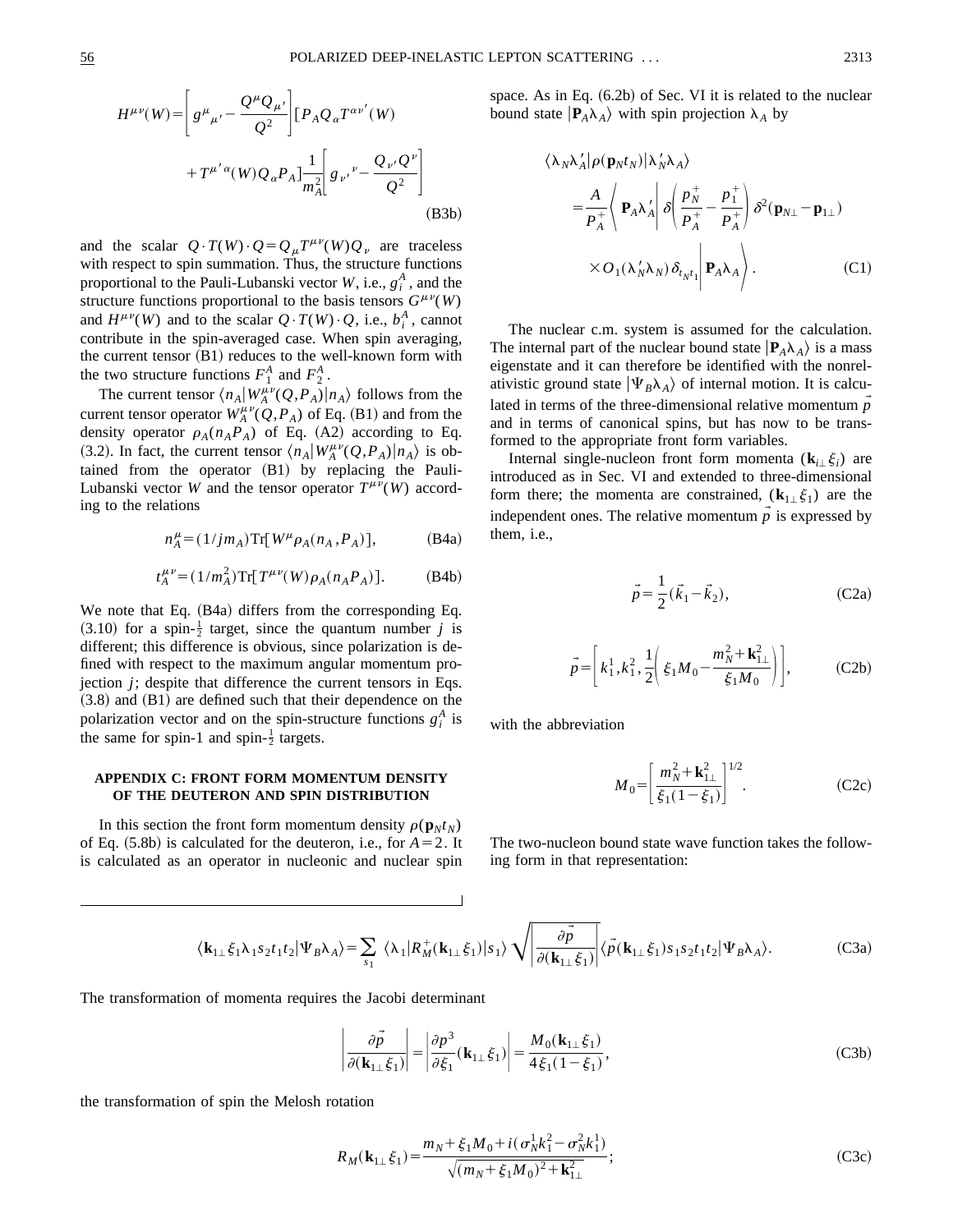in Eq. (C3b) the argument list of  $M_0$  is made explicit. The front form momentum density samples the front form properties of a single nucleon. Thus, only the spin of nucleon 1 is Melosh rotated. In contrast, the spin of nucleon 2 remains in canonical representation, since the expectation value in Eq.  $(C1)$  sums over that spin dependence. The front form momentum density takes the form

$$
\langle \lambda_N \lambda'_A | \rho(\mathbf{p}_N t_N) | \lambda'_N \lambda_A \rangle = \frac{A}{P_A^+} \sum_{t_2} \sum_{s'_1 s_1 s_2} \left| \frac{\partial p^3(\mathbf{p}_{N\perp} \xi)}{\partial \xi} \right| \langle \lambda_N | R_M^+(\mathbf{p}_{N\perp} \xi) | s_1 \rangle \langle s'_1 | R_M(\mathbf{p}_{N\perp} \xi) | \lambda'_N \rangle \langle \Psi_B \lambda'_A | \vec{p}(\mathbf{p}_{N\perp} \xi) s'_1 s_2 t_1 t_2 \rangle
$$
  
 
$$
\times \langle \vec{p}(\mathbf{p}_{N\perp} \xi) s_1 s_2 t_1 t_2 | \Psi_B \lambda_A \rangle |_{\xi = p_N^+ / P_A^+}. \tag{C4}
$$

At this stage we go back to the corresponding instant form momentum density  $\rho(\vec{p}_N t_N)$  which reads in the nuclear c.m. system

$$
\langle s_N s'_A | \rho(\vec{p}_N t_N) | s'_N s_A \rangle = \left\langle \Psi_B s'_A \middle| \sum_i \delta(\vec{p}_N - \vec{k}_i) O_i(s'_N s_N) \delta_{t_N t_i} \middle| \Psi_B s_A \right\rangle = A \sum_{t_2} \sum_{s_2} \left\langle \Psi_B s'_A | \vec{p}_N s'_N s_2 t_N t_2 \right\rangle \langle \vec{p}_N s_N s_2 t_N t_2 | \Psi_B s_A \rangle
$$
  

$$
= \frac{1}{2} \left\langle s_N s'_A \middle| \rho_0(p_N t_N) + \rho_1(p_N t_N) \vec{\sigma}_N \cdot \vec{S}_A + \rho_2(p_N t_N) \left( \frac{\vec{\sigma}_N \cdot \vec{p}_N \vec{S}_A \cdot \vec{p}_N}{\vec{p}_N^2} - \frac{1}{3} \vec{\sigma}_N \cdot \vec{S}_A \right) \right\rangle
$$
  
+  $\rho_3(p_N t_N) \sum_M T_{AM}^{[2]}(S_A) Y_{2M}^* (\hat{p}_N) \left| s'_N s_A \right\rangle.$  (C5)

The first step gives the definition. In the next two steps of Eq.  $(C5)$  the spin structure of the instant form momentum density  $\rho(\vec{p}_{N}t_N)$  is recalled. The spin operator  $T_A^{[2]}(S_A)$  was already introduced in Appendix A; it is a five-component tensor of rank 2 and is related to its Cartesian form (A7) in standard fashion. In addition to the three functions  $\rho_0$ ,  $\rho_1$ , and  $\rho_2$ , which are already present in the description of the spin- $\frac{1}{2}$  target, a fourth function  $\rho_3$  occurs, which is responsible for the tensor polarization. The functions  $\rho_0$ ,  $\rho_1$ ,  $\rho_2$ , and  $\rho_3$  of Eq. (C5) are numerically available and are used for calculating the front form momentum distribution. However, neither  $\rho_0$  nor  $\rho_3$  will affect the spin-structure functions  $g_1^A$  and  $g_2^A$ ; both determine the front form momentum distribution  $f_N(\xi t_N)$  of Eq. (5.14a), required for the calculation of the spin-independent deuteron structure function  $F_2^A$ . Since the calculation is carried out in the nuclear c.m. system, the canonical and front form spins are identical, thus,  $|\Psi_B \lambda_A\rangle = |\Psi_B s_A\rangle$  and therefore

$$
\langle \lambda_N \lambda'_A | \rho(\mathbf{p}_N t_N) | \lambda'_N \lambda_A \rangle = \left| \frac{1}{2} \frac{1}{P_A^+} \right| \frac{\partial p^3(\mathbf{p}_{N\perp} \xi)}{\partial \xi} \left| \left\langle \lambda_N \lambda'_A \right| R_M^+(\mathbf{p}_{N\perp} \xi) \left[ \rho_0 (p t_N) + \rho_1 (p t_N) \vec{\sigma}_N \cdot \vec{S}_A + \rho_2 (p t_N) \left( \frac{\vec{\sigma}_N \cdot \vec{p} \vec{S}_A \cdot \vec{p}}{\vec{p}^2} \right) \right. \\ \left. - \frac{1}{3} \vec{\sigma}_N \cdot \vec{S}_A \right) + \sum_M T_{AM}^{[2]}(S_A) Y_{2M}^*(\hat{p}) \rho_3 (p t_N) \left| \left| \sum_{\vec{p} = \vec{p}(\mathbf{p}_{N\perp} \xi)} R_M(\mathbf{p}_{N\perp} \xi) \right| \lambda'_N \lambda_A \right> \right|_{\xi = p_N^+ / P_A^+} . \tag{C6}
$$

The result (C6) requires the replacement of the Jacobi momentum  $\vec{p}$  as  $\vec{p}(\mathbf{p}_{N\perp}\xi)$  by the front form momenta ( $\mathbf{p}_{N\perp}\xi$ ) according to the prescription of Eq. (C2b), given there in terms of  $(\mathbf{k}_{1\perp} \xi_1)$ .

The determination of the spin-structure functions  $g_1^A$  and  $g_2^A$  in deep-inelastic lepton scattering according to Eqs. (5.19) requires the full spin-dependent momentum density  $\rho(\mathbf{p}_N t_N)$ ; however, the determination according to Eqs. (5.12) needs the front form spin distribution  $\vec{s}_N(\xi t_N n_A)$  only, i.e.,

$$
\vec{s}_{N}(\xi t_{N}n_{A}) = \frac{1}{2} \int d^{2} \mathbf{p}_{N\perp} \left| \frac{\partial p^{3}}{\partial \xi} (\mathbf{p}_{N\perp} \xi) \right|_{i=1}^{3} \text{Tr}[\vec{\sigma}_{N} R_{M}^{+}(\mathbf{p}_{N\perp} \xi) \sigma_{N}^{i} R_{M}(\mathbf{p}_{N\perp} \xi)] \left[ \rho_{1}(p t_{N}) n_{A}^{i} + \rho_{2}(p t_{N}) \left( \frac{p^{i} \vec{n}_{A} \cdot \vec{p}}{\vec{p}^{2}} - \frac{1}{3} n_{A}^{i} \right) \right] \Big|_{\vec{p} = \vec{p}(\mathbf{p}_{N\perp} \xi)}.
$$
\n(C7)

The front form spin distribution  $\vec{s}_N(\xi t_N n_A)$  was already introduced in Eq. (5.13). The calculations of this paper are based on it. It satisfies the sum rule (5.15) relating it to the spin expectation value  $\langle \sigma_{N(t_N)} \rangle$  in the polarized deuteron state  $|\Psi_B n_A \rangle$ , defined by Eq. (5.16a). The spin expectation value  $\langle \sigma_{N(t_N)} \rangle$  is given by the *S*- and *D*-state probabilities of the two-nucleon bound state wave function according to

$$
\langle \sigma_{N(t_N)} \rangle = \frac{1}{2} \left( P(S) - \frac{1}{2} P(D) \right). \tag{C8}
$$